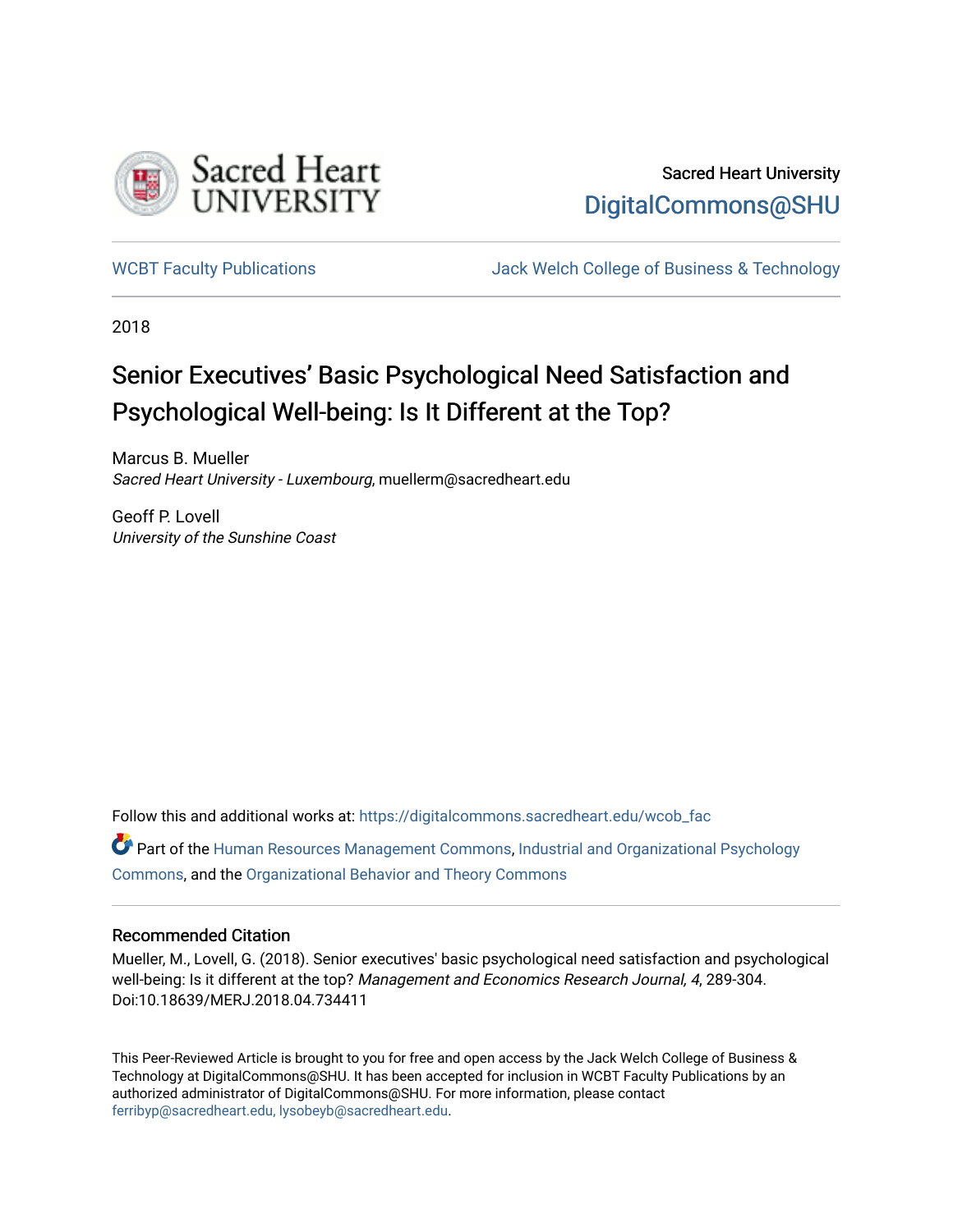E-ISSN: 2469-4339

*Management and Economics Research Journal, Vol. 4, Iss./Yr. 2018, 289–304*

# **Original Research Article**

Senior Executives' Basic Psychological Need Satisfaction and Psychological Well-being: Is It Different at the Top?

Mueller and Lovell

HATASO, USA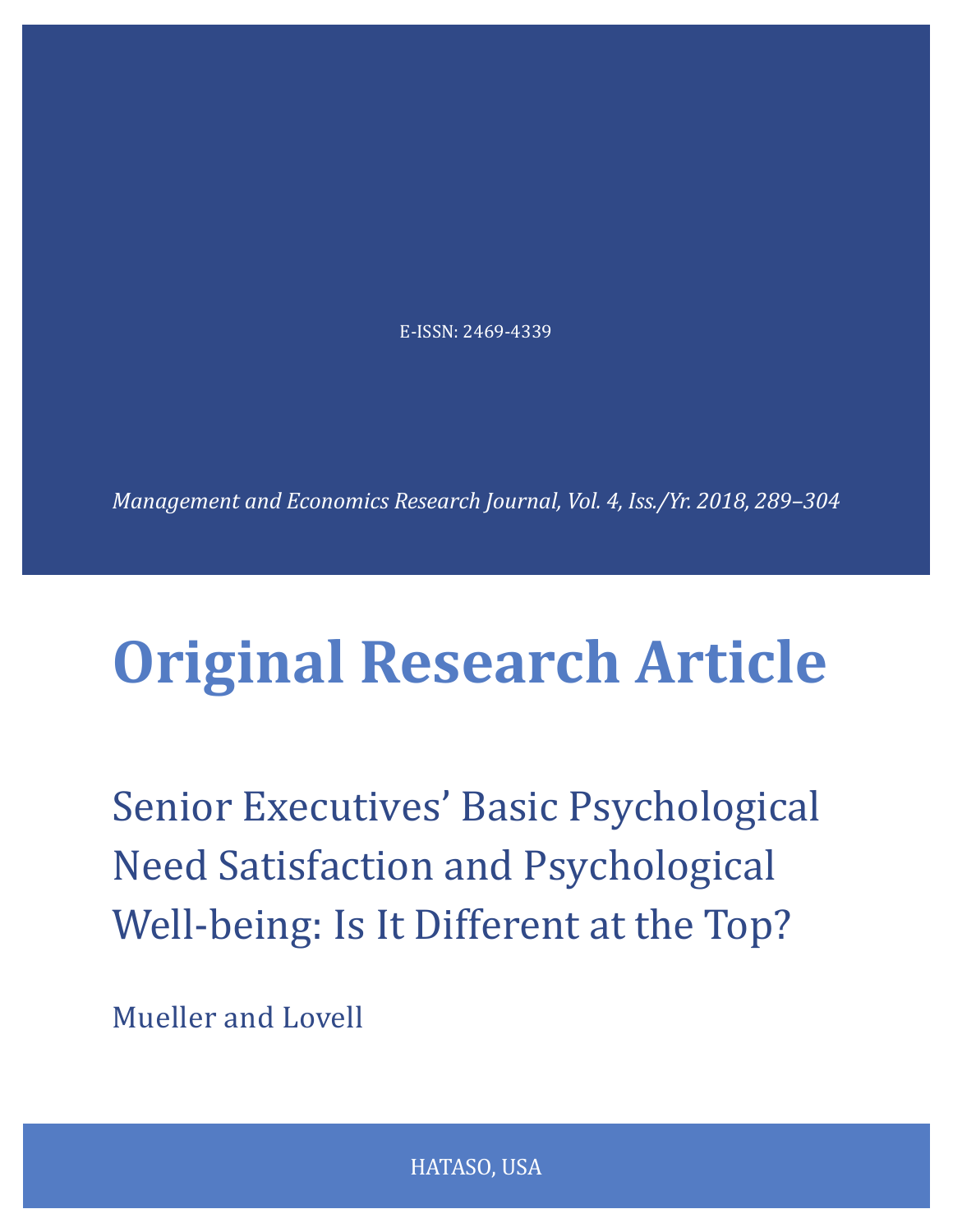### **Senior Executives' Basic Psychological Need Satisfaction and Psychological Well-being: Is It Different at the Top?**

#### **Marcus Mueller1\* , Geoff Lovell<sup>2</sup>**

<sup>1</sup>Department of Management, Sacred Heart University, Fairfield, CT, USA. <sup>2</sup>School of Social Sciences, University of the Sunshine Coast, Sippy Downs, Queensland, Australia.

#### **\*Correspondence:** muellerm@sacredheart.edu

#### **Received: Jun 1, 2018; Accepted: Nov 6, 2018**

**Citation:** Mueller M, Lovell G. 2018. Senior executives' basic psychological need satisfaction and psychological well-being: Is it different at the top? Management and Economics Research Journal 4: 289-304.

#### **Abstract**

Senior executives' decisions can have a substantial impact on their own lives, their families, their organizations' workers and employees, and society.This quantitative study (1) investigated the relationship between basic psychological need satisfaction (BPNS) at work and psychological well-being (PWB) in 142 senior executives as antecedent of their decision making and (2) compared the results to two other managerial level samples of 260 managers and 445 employees.The results have implications for theory and practice. Our findings contribute the new theoretical perspectives of differences in the relationship between BPNS at work and PWB by managerial level and senior executives' gender ("complementarity effect"). In turn, our research provides evidence for practical organizational applications such as the design and implementation of effective human resource development programs based on BPNS. Our findings further underscore the importance of senior executive psychology as a field of academic inquiry and provide directions for future research focused on further improving senior executives' optimal functioning.

**Keywords:** Senior executives; Human resource development; Need satisfaction; Well-being; Performance; Gender; Managerial level.

#### **1. INTRODUCTION**

Organizations are a reflection of their senior executives (Hambrick and Mason, 1984).Workers' and employees' work lives in these organizations have spillover effects on their private lives (Baumeister and Leary, 1995, Vansteenkiste *et al*., 2007, Bassi *et al*., 2013). In recognizing senior executives' substantial impact on society (Kets De Vries and Florent-Treacy, 2002, Kets De Vries and Korotov, 2005), EU legislation requires top management to establish surveillance systems as part of their human resource management (HRM) to identify and reduce job stress factors that negatively impact workers' and employees' psychological well-being at work as a key determinant of societal health (EU-OSHA, 2012).This legislation was designed to protect organization workers and employees. However, what about the psychological well-being of the senior executives themselves, that, if positive, is building "individual and collective value," if negative, "is a threat to the executive, the organization, family and community" (Quick and Quick, 2013)? A long list of literature supports our consideration of senior executives as a distinct research population based on the unique challenges of senior executive positions (Levinson, 1964/1985, Cooper and Marshall, 1978, Lynch, 2000, Loehr and Schwartz, 2003, Quick *et al*., 2004, Hambrick *et al*., 2005, Levinson, 2006, Cameron, 2007, Quick and Quick, 2013).

This current research studied the psychological well-being of senior executives, specifically basic psychological need satisfaction (BPNS) at work and its relationship with psychological well-being (PWB). The conclusions of our research provide theoretical insights into senior executive psychology as a basis for future research. Our findings could also support executive development programs in the design and implementation of prevention and intervention measures "at the top" as a contribution to executive, organizational, and societal well-being.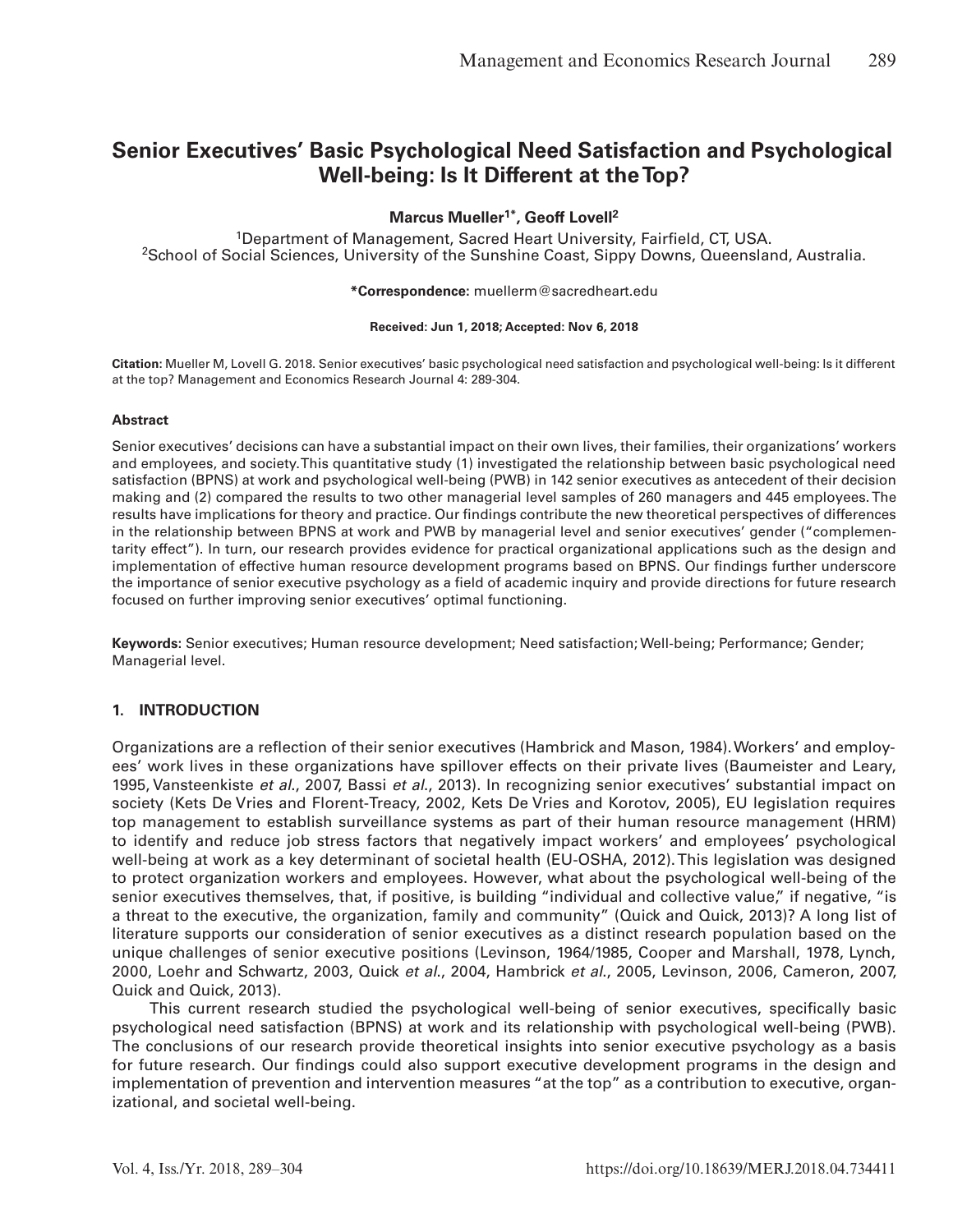#### **2. LITERATURE REVIEW**

In addition to economics and systems theory, psychology has been postulated as a third foundational dimension of human resource development (HRD) (Passmore, 1997, Swanson and Holton, 2009). HRD integrates individual psychological perspectives such as cognitive, educational, developmental, and industrial psychology with economics and systems theory that contribute aspects of organizational systems, work processes, and teams as a basis for individual and organizational learning and performance (Swanson, 1999, Swanson and Holton, 2009). In conclusion, the impact of HRD for senior executives' contribution to executive, organizational, and societal well-being can be strengthened by further investigating the role of HRD's foundational theories for senior executives' behavior. In this respect, the psychology of senior executives seems to be a neglected field of academic investigation.

In 2013, the suicides of Swisscom CEO Carsten Schloter (in July) and Zurich Insurance CFO Pierre Waulthier (in August) shocked the corporate world and fueled a public debate over "stress at the top." Some newspapers and business magazines argued that it had become increasingly tough and lonely at the top, with rising stakes in decision making, mounting pressures from shareholders, energy depleting "game face" role playing, and an erosion of private social support due to over-commitment at work (Reuters, 2013). Other commentators found senior executive suicides counterintuitive suggesting that senior executives had better mental health than the lower ranks in organizations and, if needed, more and better resources to overcome life challenges (Fortune, 2013). There is very little academic evidence to support either side of the discussion. Ashkanasy and Jordan (2008) suggest that inner life investigation was an under-researched field in organizational sciences. Amabile and Kramer (2007) support this view pointing at a very limited academic foundation on how people feel at work as an antecedent of their organizational performance and well-being. Despite a recent expansion in the literature (Trepanier *et al*., 2015, Van den Broek *et al*., 2016, Deci *et al*., 2017), we conclude that the substantial individual, organizational, and societal ramifications of people's inner work life have not been reflected in the level of research activity. According to our review of the literature, the lack of scientific studies into people's inner work life seems to be particularly salient when considering the field of senior executives. Academic scholars such as Zaleznik (for example 1992, Zaleznik, 1995), Levinson (for example 1990, Levinson, 1991), and Kets de Vries (Kets De Vries and Florent-Treacy, 2002, Kets De Vries and Korotov, 2005, Kets De Vries, 2007a, 2007b, 2010, 2014b), have been highlighted by academic literature as well as popular press as the leading scholars in the field of senior executives psychology. For example, some comments suggested that Kets de Vries had "uncompared exposure to the mind of the business leader knowing what really goes on inside the mind of the leader" (Coutu, 2004). Despite these ample claims, a review of the literature appears to convey that the scholars' work has been based on limited empirical data, lacked a comprehensive research framework, and focused on the consequences of senior executive behavior rather than the "inner resources for (senior executives') personality development and behavioural self-regulation" (Ryan and Deci, 2000). Quick and Quick (2013) suggest that inner life investigations into senior executives were limited to mostly case study research calling for larger scale quantitative studies defining investigations into the antecedents of senior executives' well-being as a "fertile ground for inquiry" (pp. 809-10). A more recent publication by Mills and Grotto (2017) arrived at a similar conclusion proposing senior executive psychology as an under-researched area limited by mostly qualitative research designs.

#### **2.1. Self-Determination Theory**

Self-determination theory (SDT) provided the theoretical foundation for this research. The origins of SDT date back to the initial work of Deci (1971, Deci, 1975) followed by several developmental extensions (Deci and Ryan, 1980a, 1980b, 1985, 1991, 2000, 2008a, 2012; Ryan and Deci, 2000). Throughout this evolution, SDT has focused on the dynamic relationship of people and their social contexts (Vallerand and Pelletier, 2008). As a hybrid motivational framework, SDT currently comprises five mini-theories (see Figure 1) suggesting that motivation was not a singular construct but rather a continuum of degrees of motivations (Deci and Ryan, 2008b).

At the core of SDT is basic psychological needs theory (BPNT) suggesting the satisfaction of three basic psychological needs, autonomy ("free to decide, express ideas and opinions, no pressure"), relatedness ("I like interacting with people, people care about me, mutual support"), and competence ("I am good at what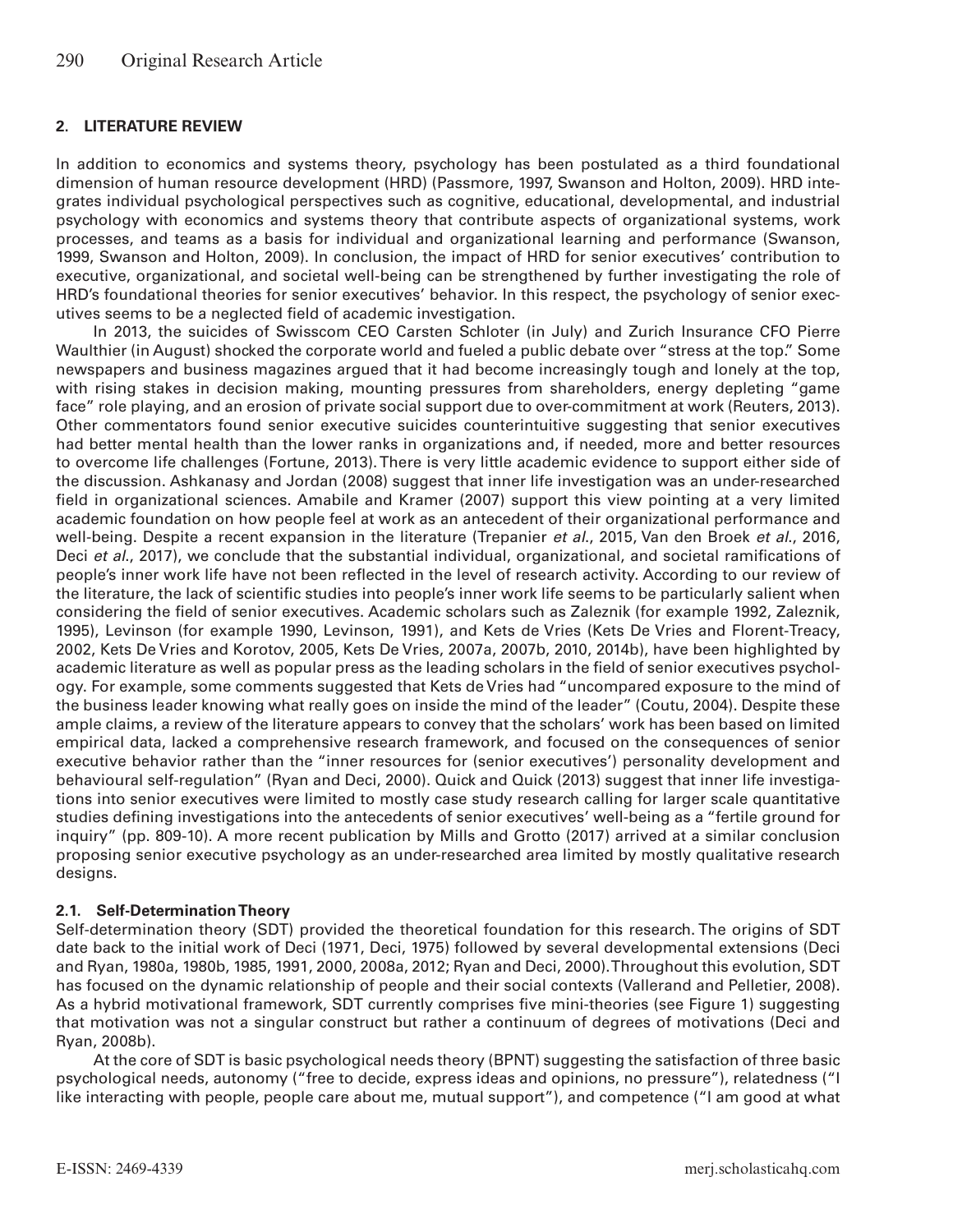

**Figure 1. Overview of Self-Determination Theory (SDT): The Five Mini-Theories.**

I do, I feel a sense of accomplishment, I am learning interesting things"), "essential for facilitating optimal functioning of the natural propensities for growth and integration, as well as for constructive social development and personal well-being" (Ryan and Deci, 2000). The three needs are considered independent of each other, persistent across cultures and people's developmental stages as well as life domains (Deci and Ryan, 2008b). When these needs are thwarted, people tend to engage in anti-social and self-defeating coping strategies leading to alienation and ill-being (Baumeister and Leary, 1995, Ryan and Deci, 2000).

Across social contexts, SDT proposes that the satisfaction of basic psychological needs predicts better outcomes, for example, individuals' well-being (Ryan and Deci, 2000). When Sheldon and Filak (2008) studied BPNS in the context of well-being in a sample of psychology students, they found that autonomy, relatedness, and competence combined additively to predict well-being. Kasser and Ryan (1999) showed that autonomy and relatedness need satisfaction were positively associated with well-being and negatively associated with mortality of nursing homes residents. In a longitudinal study with elite youth soccer players over two competitive seasons, Adie *et al*. (2012) identified coaching behavior as predictor of players' BPNS and, in turn, their well-being over time.

In the organizational context, BPNS was reported to be driving engagement and well-being in a sample of employees from 10 large Bulgarian corporates (Deci *et al*., 2001). Gillet *et al*. (2012) contended the mediating role of BPNS and thwarting in the relationship of organizational factors and well-being in two samples employees from a diverse set of small to large companies. Fernet *et al*. (2013) extended Gillet *et al*.'s (2012) findings by identifying perceived autonomy, competence, and relatedness as mediators in the relationship of job characteristics and burnout in a sample of 356 school board employees. Two studies with Belgian employees by Vansteenkiste *et al*. (2007) identified basic psychological need thwarting as a valid and reliable predictor of negative work outcomes such as emotional exhaustion. An important aspect of their work was that the negative outcomes were not limited to employees' work environments but also extended to employees' general mental health. SDT research by Fernet and Austin (2014) conceptualized the reactions to basic psychological need thwarting at work into four categories: "affective (e.g., anxiety or depressive symptoms), cognitive (e.g., memory lapses), physical (e.g., back pain, headaches), or behavioral (e.g., impulsivity, lifestyle)" (p. 237). They suggest key ramifications for not only the individuals themselves, but also in terms of lower organizational productivity and increased societal cost due to more severe health conditions. Trepanier *et al*. (2015) investigated the impact of job characteristics on employee functioning and found that job resources positively (job demands negatively) predicted employee functioning. Recently, Deci *et al*. (2017) highlighted the relevance of SDT research to the workplace and van den Broeck *et al*. (2016) contributed a meta-analytic review of 99 SDT studies examining the antecedents and consequences of BPNS.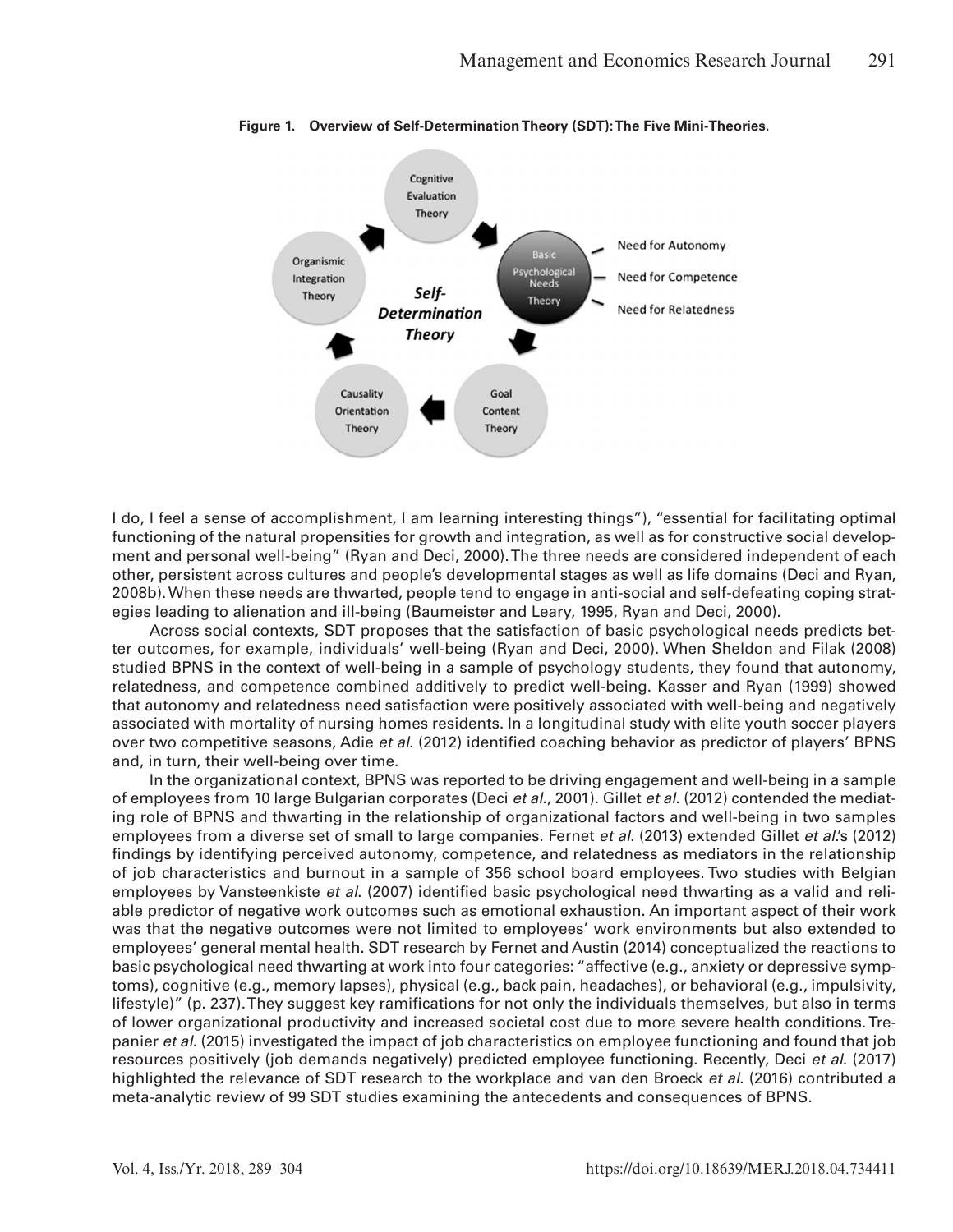Substantial literature based on experimental designs further highlights, more specific, anti-social and self-defeating outcomes associated with basic psychological need thwarting. For example, lacking BPNS has been associated with aggression (Baumeister *et al*., 2000), addiction (Baumeister, 2003), cognitive impairment (Baumeister *et al*., 2005), impulsive temptations (Baumeister *et al*., 2005), violation of rules and guidelines (Baumeister *et al*., 2007), foolish and disproportionate risk taking (Twenge *et al*., 2002), and reduced stamina (Vohs *et al*., 2005) or lethargy (Twenge *et al*., 2003). Particularly important when considering the evidenced role of senior executives in shaping individual, organizational, and societal well-being is a recent qualitative study by Mueller and Lovell (2013a) contending that senior executives are no different from other individuals when it comes to responses to basic psychological need thwarting.

We conclude that BPNS can be considered as an indicator of a long list of individual and interpersonal outcomes including well-being. Despite the high stakes associated with senior executive positions, no SDT research has investigated the levels of basic psychological needs of autonomy, competence, and relatedness and its relationship with well-being in senior executives thus far.

#### **2.2. Well-Being**

"Psychology has, since World War II, become a science largely about healing" that concentrates on "repairing damage within a disease model of human functioning" with "almost exclusive attention to pathology" (Seligman and Csikszentmihalyi, 2000). Instead, the origins of well-being as a field of psychological investigations date back to the seminal works of Diener on subjective well-being (Diener, 1984) and Seligman on positive psychology (Seligman and Csikszentmihalyi, 2000). Since then, well-being has grown increasingly popular as a field of research. Two schools of thought have evolved around the theory of well-being: a hedonic and an eudaimonic perspective (Ryan and Deci, 2001; Huta and Ryan, 2010).

When Kahneman *et al*. (1999) introduced a "new field of psychology" (p. ix), well-being was conceptualized as a hedonic phenomenon, that is outcome-focused in terms of "feeling good," seeking pleasure and maximizing happiness. In contrast, eudaimonic well-being could be described as process-focused, being concerned with "living well" (Ryan and Deci, 2001) and in congruence with one's true self (Waterman, 1993). Huta and Ryan (2010) summarize "that hedonia and eudaimonia occupy both overlapping and distinct niches within a complete picture of well-being." (p. 735). In conclusion, when researchers study well-being, they need to clarify their theoretical perspective: hedonic, eudaimonic, or both.

SDT follows the eudaimonic tradition of well-being by proposing that BPNS, through a process of psychological growth and internalization, leads to well-being (Ryan and Deci, 2000). For example, SDT research established the theoretical construct of vitality, "a positive and phenomenologically accessible state of having energy available to the self" (Ryan and Deci, 2001) as a measure of well-being. Ryan and Frederick (1997) demonstrated in a sequence of six studies how subjective vitality was significantly related to both, psychological and somatic factors, postulating it as a valid predictor of psychological and physical well-being.

PWB is a relatively new theme in organizations. Historically, employers have looked at workers' and employees' well-being from a purely physical perspective. Industry-specific occupational health and safety regulations, for example by the International Labour Organization (ILO, 2016) have focused on the prevention of physical harm in work environments. Only recently, governments have started promoting the prevention of psychological ill-being at work (EU-OSHA, 2012; SafeWorkAustralia, 2012) as an imminent burden on global social welfare due to increasing health-related cost and a threat to organizations based on decreasing productivity of workers and employees (Hall *et al*., 2010; Dollard and Bailey, 2013). There seem to be particular challenges to the PWB of senior executives. For example, Quick *et al*.'s (2013) review of literature identified stress, burnout, social isolation, traumas and tragedies, and toxic effects of emotions such as anxiety, anger, or rage, as specific burdens on senior executives' PWB. Although the literature undoubtedly contributes to the current understanding, our review raises questions related to the reliability and generalizability of findings due to the qualitative nature of research designs. Underlying data were mostly collected through case studies from medical practices or coaching situations, for example Kets de Vries' work on toxic leader pathologies (Kets de Vries, 2014a). In light of this limitation in previous research, our current investigation aimed at contributing a more objective perspective based on a quantitative approach.

#### **2.3. Senior Executives**

There seem to be two main contributing factors to the lack of large sample based quantitative investigations into senior executives' PWB: the logistical challenges of conducting senior executive research and a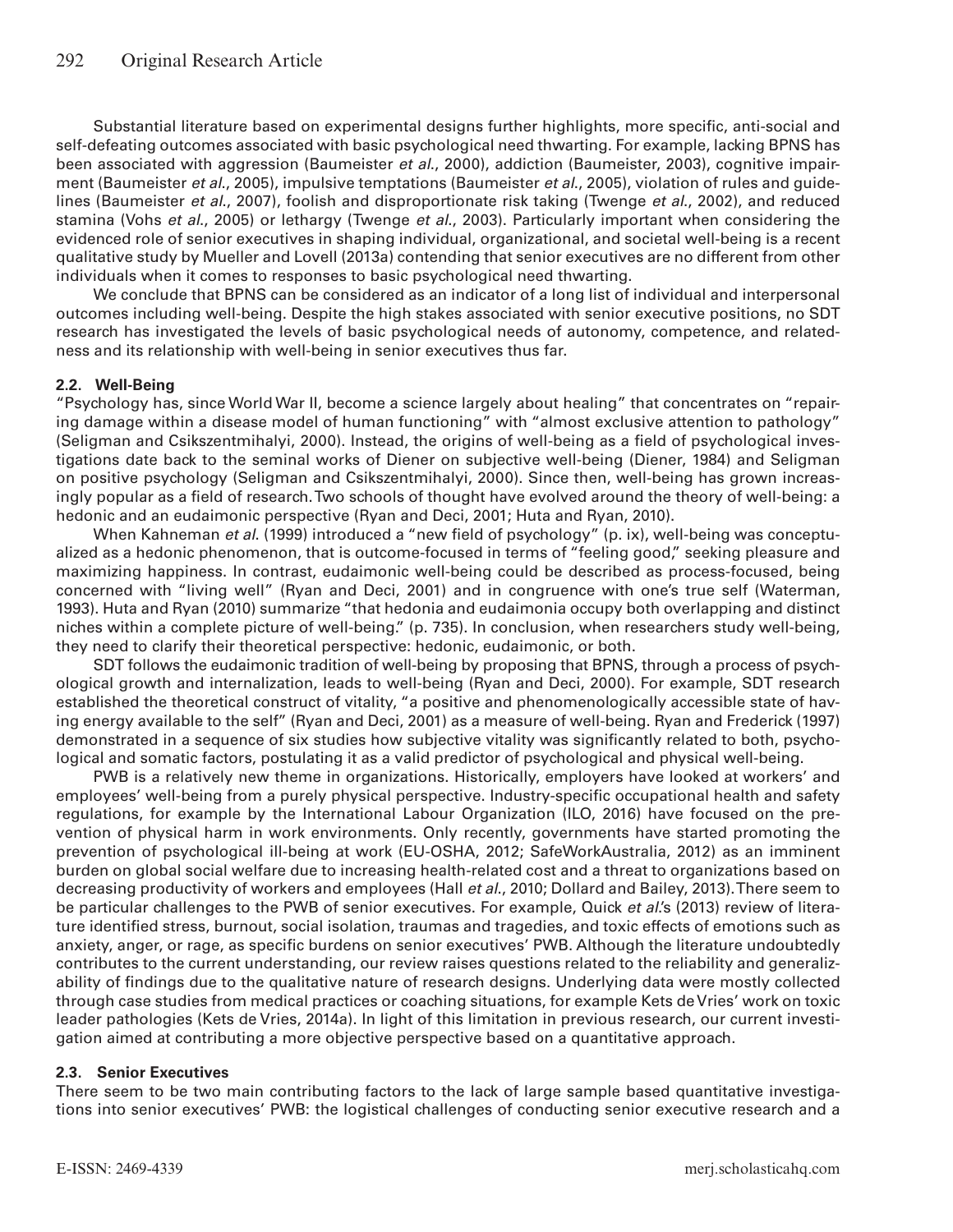scholarly debate over whether senior executives are different from the rest of us. First, senior executive research requires excellent contacts and credentials to enable access (Odendahl and Shaw, 2002).Time can also be a major factor, due to senior executives' often overloaded schedules (Easterby-Smith *et al*., 2008) and a reliance on their donation of time in an area where senior executive hours can be worth several \$1000 (Conti and O'Neil, 2007). In addition, data protection and confidentiality issues also represent obstacles due to potential threats to the positions of power and authority in which senior executives reside (Easterby-Smith *et al*., 2008). A potential reason why members of the research community may have declined to persevere against these logistical challenges could have been due to a second reason of limited research in this space: the suggestion that senior executives and non-executive individuals are the same.

Hambrick, Finkelstein, and Mooney (2005) claim that there was "no more fertile ground in the organizational sciences than the study of (senior) executive cognitions, personality, and interpersonal relationships" (p. 503). At the same time, Hambrick *et al*. (2005) suggest that there was no difference between senior executives and non-executive individuals when it comes to psychology. In support of Hambrick *et al*. (2005), two SDT research studies by Mueller and Lovell (2013a, Mueller and Lovell, 2015) found no difference in the conceptualization and levels of relatedness need satisfaction between senior executives and non-executive individuals. So why invest in the extra effort required to recruit senior executives? In answer to this valid question, there is a body of literature suggesting that there were unique challenges associated with senior executive positions. In essence, senior executives are faced with a combination of (i) the complexity and sheer number of stimuli, (ii) the high stakes associated with their decisions, (iii) the fear of failure and selfdoubt, (iv) the "loneliness of command" (p. 806), and (v) the negative spillover effects of over-commitment at work to other life domains, mainly family (Quick and Quick, 2013).Therefore, studying the psychology of senior executives under such unique environmental conditions is suggested as a valid field of investigation. Hambrick *et al*. (2005) conclude that "scholarly attention to executives is warranted not because they are different from the rest of us but precisely because they are *not* different from the rest of us" (p. 503).

#### **2.4. Present Research**

Literature suggests senior executives' PWB as a contributor to the greater good and claims that it should be included as a dimension of public health (Quick and Quick, 2013). However, the high stakes associated with senior executive PWB have not been reflected in research activity. T his present research addressed this gap of psychological investigations into senior executives adopting an SDT theoretical framework. Specifically, our study (a) examined the relationship between senior executives' levels of PWB and BPNS from the organizational context as predictor of PWB and (b) compared senior executive data to a sample of managers and a sample of employees.

#### **3. METHOD(S)**

#### **3.1. Procedure and Participants**

Data were collected from 847 participants across three samples, executives (Executive sample;  $N = 142$ ), managers (Manager sample;  $N = 260$ ), and employees (Employee sample;  $N = 445$ ). The principal researcher approached his network of professional contacts with an email including a link to an online survey asking people to further distribute the link within their respective networks. Recipients of the email were informed that they were consenting to the procedure by filling out the online questionnaire. No incentives or compensation were provided for participation.

**Executive Sample (Ex)**. Only C-level executives (e.g., chief executive officer, chief financial officer, chief marketing officer) who, self-reportedly, fulfilled at least three of the five core qualifications criteria of the senior executive service of the U.S. government (see supplement material; SeniorExecutiveService, 2012) were included in the Executive sample. Among the 142 executive participants (30% women,  $M_{\text{age}} = 46.7$ years, SD<sub>age</sub> = 6.6), 31% came from North America, 22% from Europe, 19% from Asia, 15% from Australia, 12% from South America, and 1% from Africa.

**Manager Sample (M)**. To be included in the Manager sample, participants, self-reportedly, had five or more direct reporting lines and were not C-level executives. Among the sample of 260 managers (34% women,  $M_{age} = 39.2$  years,  $SD_{age} = 9.0$ ), 25% came from North America, 29% from Europe, 16% from Asia, 18% from Australia, 7% from South America, and 5% from Africa.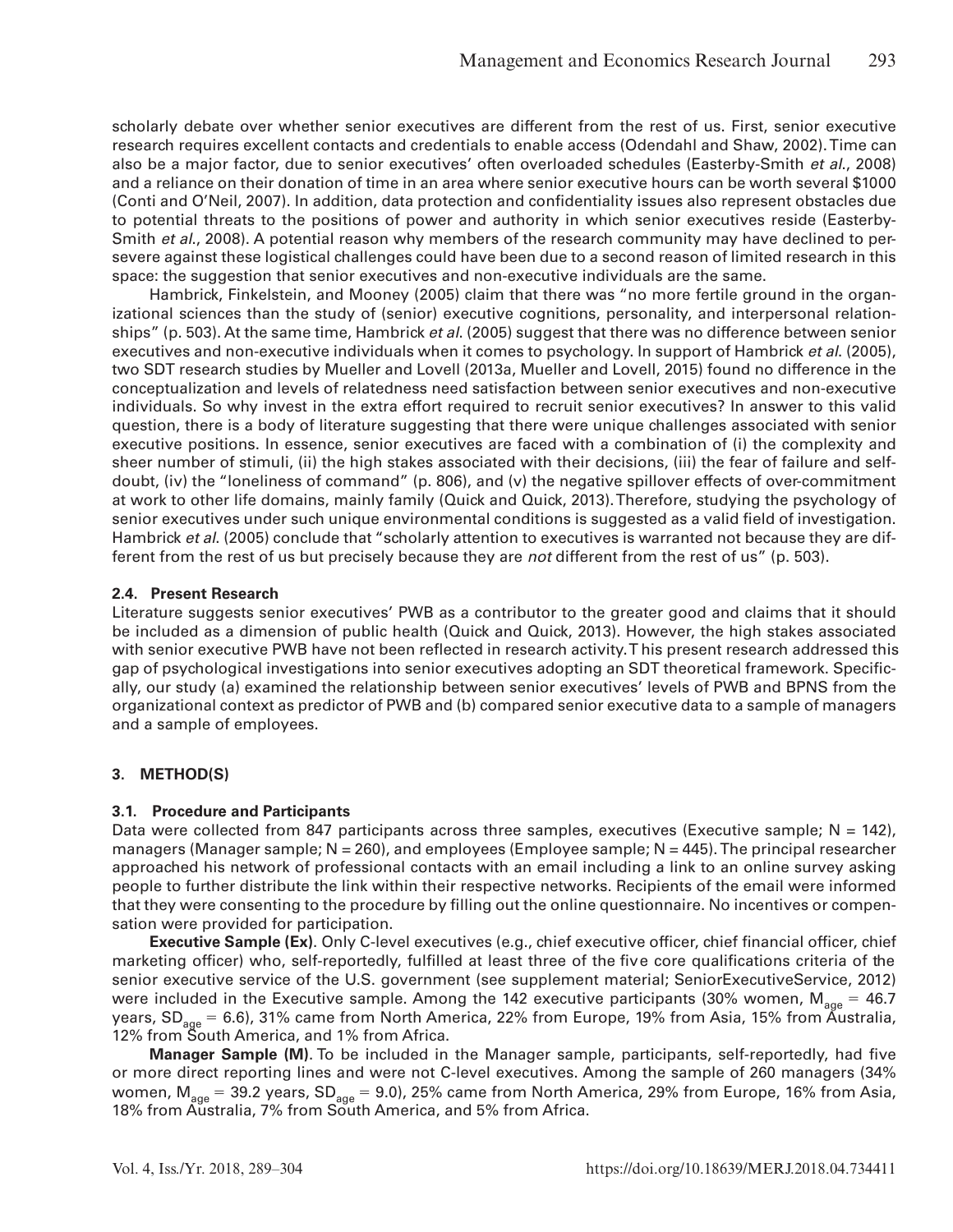**Employee Sample (Em)**. Participants categorized as employees had, self-reportedly, less than five direct reporting lines and were not C-level executives. Among the 445 employees (37% women,  $M_{\text{age}} = 40.8$ years,  $SD<sub>ace</sub> = 8.0$ ), 42% came from North America, 10% from Europe, 26% from Asia, 5% from Australia, 10% from South America, and 7% from Africa.

#### **3.2. Measures**

All measures were administered in English language. Given time constraints and confidentiality challenges in the domain of senior executives (Conti and O'Neil, 2007, Easterby-Smith *et al*., 2008), several senior executives were consulted in the design phase of this research project regarding the potential format and number of questions. Based on this inquiry, it was decided to limit the questionnaire to approximately 30 questions and limit demographic questions to a minimum.

**BPNS***.* The 21-item Basic Psychological Need Satisfaction at Work Scale (BPNS-W) (Deci *et al*., 2001) assessed satisfaction of autonomy (A-NS; seven items; e.g., "I am free to express my ideas and opinions on the job"), competence (C-NS; six items; e.g., "People at work tell me I am good at what I do"), and relatedness (R-NS; eight items; e.g., "I really like the people I work with"). Responses were made on a 7-point Likert-type scale, ranging from 1 (not at all true) to 7 (very true). Scores for each subscale were computed by averaging associated individual item scores; high scores represented higher levels of satisfaction of basic psychological needs. The BPNS-W has been shown to be a reliable and valid tool. Cronbach's  $\alpha$  for the three BPNS-W subscales for the Ex sample were .71 (A-NS), .75 (C-NS), .86 (R-NS), for the M sample, .81 (A-NS), .73 (C-NS), .85 (R-NS), and for the Em sample, .77 (A-NS), .70 (C-NS), .79 (R-NS).

**Subjective Vitality***.* PWB was assessed by the trait Subjective Vitality Scale (SVS, Ryan and Frederick, 1997). Even though the original scale had seven items, subsequent work by Bostic, Rubio, and Hood (2000) using confirmatory factor analysis indicated that a 6-item version, which was used in this study, demonstrated stronger psychometric qualities. Responses were made on a 7-point Likert-type scale indicating the degree to which a statement (e.g., "I feel alive and vital") was considered true in general, ranging from 1 (not true at all) to 7 (very true). The score was computed by averaging the individual item scores; a high score represented higher PWB. The SVS has been extensively validated showing a high reliability. Cronbach's  $\alpha$ for the SVS in previous studies has ranged between 0.84 and 0.91 (Nix *et al*., 1999, Vansteenkiste *et al*., 2006, Ryan *et al*., 2010). The internal consistencies of the SVS in this study were .90 (Ex sample) and 0.88 (M and Em samples).

#### **4. RESULTS**

#### **4.1. Preliminary Analyses**

Data screening was conducted to ensure that assumptions for the associated statistical analyses were met. Descriptive statistics indicated that all data were within expected ranges, with plausible mean and standard deviation scores. Data from an initial 1076 participants were screened and corrected for missing values. In total, 229 participants were deleted as their level of seniority (Executive, Manager, or Employee) could not be determined due to missing values for the senior executive core qualification criteria section of the questionnaire. Cases with >5% missing data were inspected. Missing data points for the remaining 847 participants were considered random. Mean substitutions were used to estimate missing values on continuous variables, while mode substitutions were used for categorical variables. Although mean substitution is a conservative procedure that reduces variance, any method for replacing missing values utilized in large samples with  $<$ 5% missing data points yields similar results (Tabachnik and Fidell, 2007).

All variables were examined for fit between the distributions and assumptions for parametric tests. Shapiro–Wilk, Kolmogorov–Smirnov, and Levene's statistic tests of normality were significant for all variables ( $p < 0.001$ ). Field (2009) indicates that statistical normality is rarely achieved in large samples. A visual examination of distributions indicated no gross deviations from normality for all variables. In conclusion, the use of parametric tests was considered justified.

#### **4.2. Main Analyses**

**Levels of BPNS and PWB***.* Table 1 presents the means and standard deviations for participant samples' BPNS-W subscales and PWB.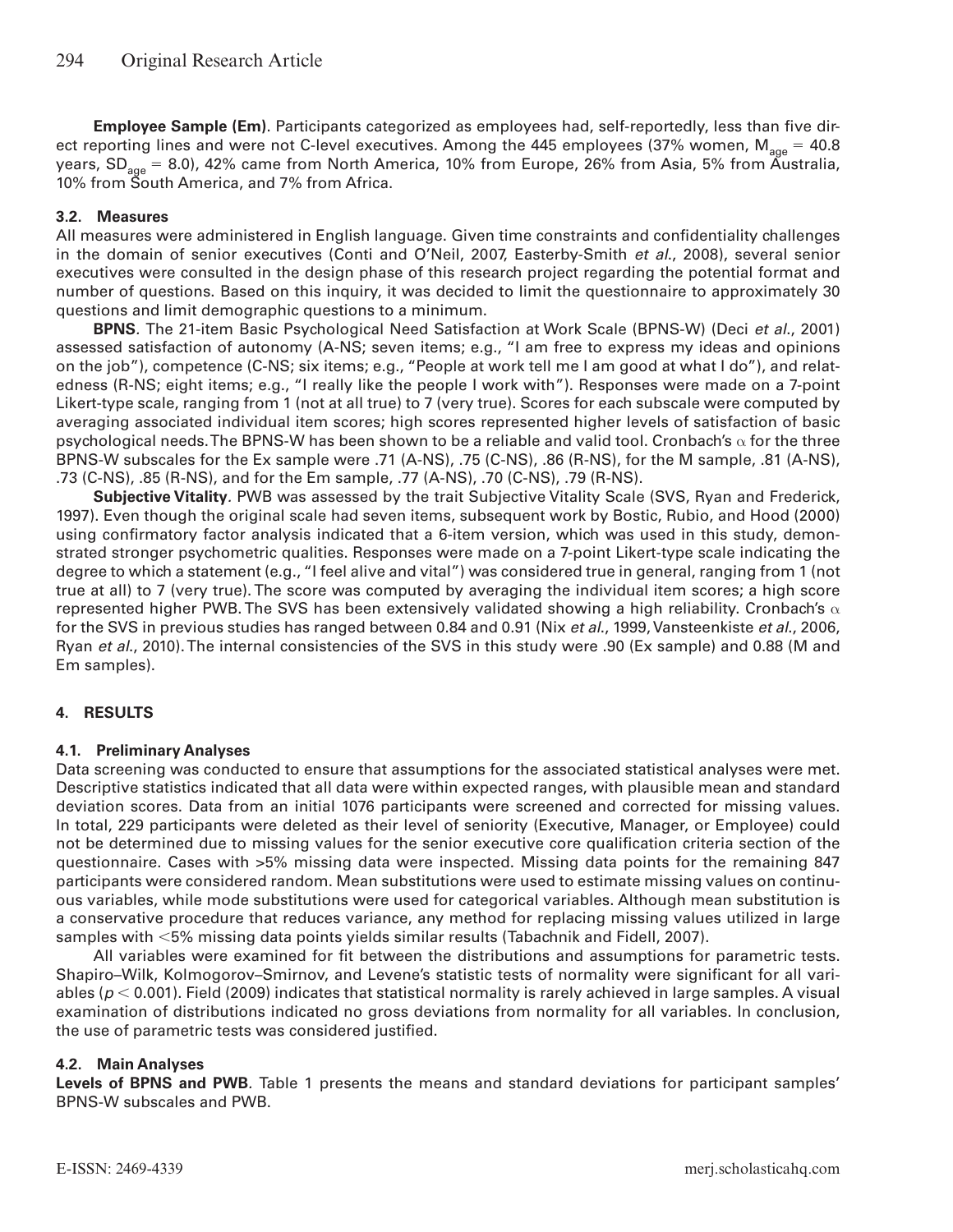|                    | <b>Executive sample</b> |           |      | <b>Manager sample</b> | <b>Employee sample</b> |           |  |
|--------------------|-------------------------|-----------|------|-----------------------|------------------------|-----------|--|
|                    | М                       | <b>SD</b> | М    | SD                    | М                      | <b>SD</b> |  |
| $A-NS(a)$          | 5.41                    | 0.91      | 4.27 | 1.29                  | 3.94                   | 1.51      |  |
| $C-NS(a)$          | 5.60                    | 0.90      | 5.12 | 1.01                  | 5.03                   | 1.25      |  |
| $R-NS(a)$          | 5.66                    | 0.86      | 4.50 | 1.23                  | 4.19                   | 1.15      |  |
| PWB <sup>(b)</sup> | 5.17                    | 1.13      | 4.95 | 1.00                  | 4.82                   | 1.15      |  |

**Table 1. Means and Standard Deviations of Participant Samples' Basic Psychological Need Satisfaction at Work (BPNS-W) Subscales and Psychological Well-being (PWB) Scores.**

 $(a)$ NS = Need Satisfaction, A = Autonomy, C = Competence, R = Relatedness.  $(b)$ PWB = Psychological Well-being.

#### **Table 2. Results for Post Hoc Analysis with Tukey's HSD for Mean Differences in Levels of Basic Psychological Need Satisfaction at Work (BPNS-W) and Psychological Well-Being (PWB)**

| Scores between Executives (Ex), Managers (M), and Employees (Em). |  |  |  |
|-------------------------------------------------------------------|--|--|--|
|-------------------------------------------------------------------|--|--|--|

|                    | <b>Ex/M samples</b> |      |         | Ex/Em samples | <b>M/Em samples</b> |          |
|--------------------|---------------------|------|---------|---------------|---------------------|----------|
|                    | p                   | d    | p       | d             | р                   | d        |
| $A-NS(a)$          | < 0.001             | 0.22 | < 0.001 | 0.77          | < 0.01              | 0.54     |
| $C-NS(a)$          | < 0.001             | 0.14 | < 0.001 | 0.37          |                     | not sig. |
| $R-NS(a)$          | < 0.001             | 0.67 | < 0.001 | 0.93          | < 0.01              | 0.24     |
| PWB <sup>(b)</sup> | not sig.            |      | < 0.01  | 0.23          |                     | not sig. |

 $(a)$ NS = Need Satisfaction, A = Autonomy, C = Competence, R = Relatedness.  $(b)$ PWB = Psychological Well-being.

One-way between groups analysis of variance (ANOVA) and independent *t*-test failed to demonstrate any significant mean differences of BPNS-W and PWB scores by age and gender. However, significant mean differences of BPNS-W and PWB scores were detected by managerial levels.

The ANOVA showed statistically significant differences in all four measures of BPNS-W and PWB, that is Autonomy, *F* (2, 844) = 63.26, *p* < 0.001,  $\eta^2$  = 0.13 (large effect size), Competence, *F* (2, 844) = 14.06, *p* < 0.001,  $\eta^2$  = 0.032 (small to medium effect size), Relatedness, *F* (2, 844) = 90.67, *p* < 0.001,  $\eta^2$  = 0.18 (very large effect size), and PWB,  $F(2, 844) = 5.53$ ,  $p < 0.001$ ,  $\eta^2 = 0.013$  (small effect size). Post hoc analyses with Tukey's HSD revealed the below differences and effect sizes between the three samples of executives, managers, and employees shown in Table 2.

**Basic psychological need satisfaction (BPNS-W).** Executives had significantly ( $p < 0.001$ ) higher levels of BPNS at work for each of the three basic psychological needs than both Manager and Employee samples. The effect sizes for the differences between the Executive sample and the Manager sample were small for Autonomy ( $d = 0.22$ ) and Competence ( $d = 0.14$ ), medium to large for Relatedness ( $d = 0.67$ ). For the differences between the Executive sample and the Employee sample, the effect sizes were large for Relatedness  $(d = 0.93)$  and Autonomy ( $d = 0.77$ ) and medium for Competence ( $d = 0.37$ ).

When comparing the levels of BPNS at work between the Manager sample and the Employee sample, the Manager sample was significantly ( $p < 0.01$ ) higher in Autonomy ( $d = 0.54$ , medium effect size) and Relatedness ( $d = 0.24$ , small effect size). There was no significant difference in the levels of Competence between Managers and Employees.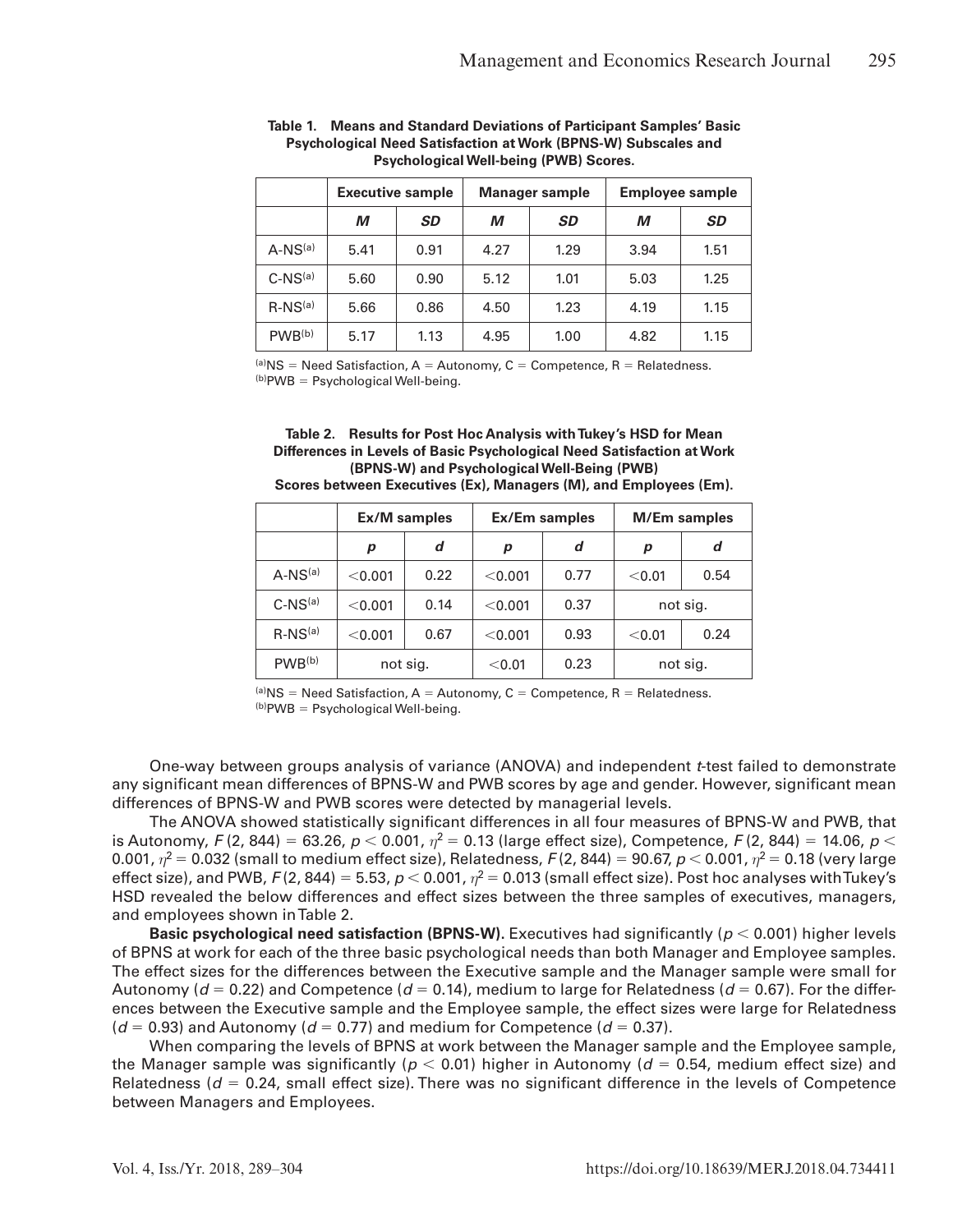**Psychological well-being (PWB).** There was a significant difference ( $p < 0.01$ ) in PWB levels between the Executive sample and the sample of Employees with a small size of effect  $(d = 0.23)$ . No significant differences in the PWB levels were detected between Managers and Employees as well as between Executives and Managers.

**Relationship between BPNS and PWB**. Based on our previous statistical analysis showing significant differences in the levels of BPNS between the three samples, standard multiple regression (MRA) analyses were performed separately for each managerial level (Executives, Managers, and Employees). Table 3 shows unstandardized (B), standardized (ß) regression coefficients, and squared semi-partial correlations  $(sr<sup>2</sup>)$  for each basic psychological need predictor by managerial level and gender.

**Managerial level effects.** In combination, our MRA analysis showed different effect sizes for BPNS at work on PWB by managerial levels. At the Employee level, the effect was large for women,  $f^2 = 0.37$ ,  $R^2 =$ 0.27, adjusted  $R^2 = 0.25$ , *F* (3, 113) = 13.88,  $p < 0.001$ , and medium to large for men,  $f^2 = 0.30$ ,  $R^2 = 0.23$ , adjusted  $R^2 = 0.22$ , *F* (3, 328) = 32.49,  $p < 0.001$ . At the Managerial level, both female and male samples

|                          | <b>Female</b>                |               |                 | <b>Male</b>               |       |                 |
|--------------------------|------------------------------|---------------|-----------------|---------------------------|-------|-----------------|
|                          | $B[95\% \; Cl^{(b)}]$        | $\mathcal{B}$ | sr <sup>2</sup> | $B[95\% \; Cl^{(b)}]$     | ß     | sr <sup>2</sup> |
| Executives ( $N = 142$ ) |                              |               |                 |                           |       |                 |
| $A-NS(a)$                | $0.013$ [-0.493, 0.520]      | 0.012         | 0.000           | $0.511$ [0.265, 0.757]*** | 0.420 | 0.084           |
| $C-NS(a)$                | $0.028$ [-0.495, 0.550]      | 0.026         | 0.000           | $0.392$ [0.127, 0.658]**  | 0.320 | 0.042           |
| $R-NS(a)$                | $0.717$ [0.245, 1.189]**     | 0.591         | 0.145           | $0.056$ [-0.169, 0.280]   | 0.048 | 0.001           |
| Cohen's d <sup>(c)</sup> | Very large                   |               |                 | <b>Extremely large</b>    |       |                 |
| CL <sup>(d)</sup>        | 83%                          |               |                 | 91%                       |       |                 |
| Managers ( $N = 260$ )   |                              |               |                 |                           |       |                 |
| $A-NS(a)$                | $-0.077$ [ $-0.283$ , 0.130] | $-0.094$      | $-0.005$        | $0.000$ [-0.160, 0.160]   | 0.000 | 0.000           |
| $C-NS(a)$                | 0.328 [0.079, 0.578]*        | 0.331         | 0.070           | $0.264$ [0.084, 0.444]**  | 0.270 | 0.042           |
| $R-NS(a)$                | $0.067$ [-0.158, 0.292]      | 0.080         | 0.004           | $0.127$ [-0.025, 0.279]*  | 0.153 | 0.014           |
| Cohen's d <sup>(c)</sup> | Medium                       |               |                 | Medium                    |       |                 |
| CL <sub>(d)</sub>        | 65%                          |               |                 | 63%                       |       |                 |
| Employees ( $N = 445$ )  |                              |               |                 |                           |       |                 |
| $A-NS(a)$                | $0.032$ [-0.136, 0.200]      | 0.043         | 0.001           | $0.121$ [0.020, 0.223]*   | 0.392 | 0.013           |
| $C-NS(a)$                | $0.243$ [0.074, 0.413]**     | 0.279         | 0.052           | $0.275$ [0.162, 0.389]*** | 0.434 | 0.054           |
| $R-NS(a)$                | $0.273$ [0.082, 0.464]**     | 0.296         | 0.052           | $0.136$ [0.016, 0.256]*   | 0.334 | 0.012           |
| Cohen's d <sup>(c)</sup> | Large                        |               |                 | Medium to large           |       |                 |
| CL <sup>(d)</sup>        | 73%                          |               |                 | 68%                       |       |                 |

| Table 3. Unstandardized (B) and Standardized (B) Regression Coefficients, and Squared Semi-Partial Correlations                   |
|-----------------------------------------------------------------------------------------------------------------------------------|
| (sr <sup>2</sup> ) for each Basic Psychological Need Predictor in a Regression Model Predicting Psychological Well-being (PWB) by |
| <b>Managerial Level and Gender.</b>                                                                                               |

(a) NS = Need Satisfaction, A = Autonomy, C = Competence, R = Relatedness.

 $(b)$  CI = Confidence Interval.

(c) Combined Size of Effect for A-NS, C-NS, and R-NS Predicting PWB according to Cohen's (1988) Suggestions for the Assessment of *R*2. (d) Common Language Effect Size according to McGraw and Wong (1992) and Lackens (2013).

 $*$  *p* < 0.05,  $*$  *k p* < 0.01,  $*$  *k k p* < 0.001.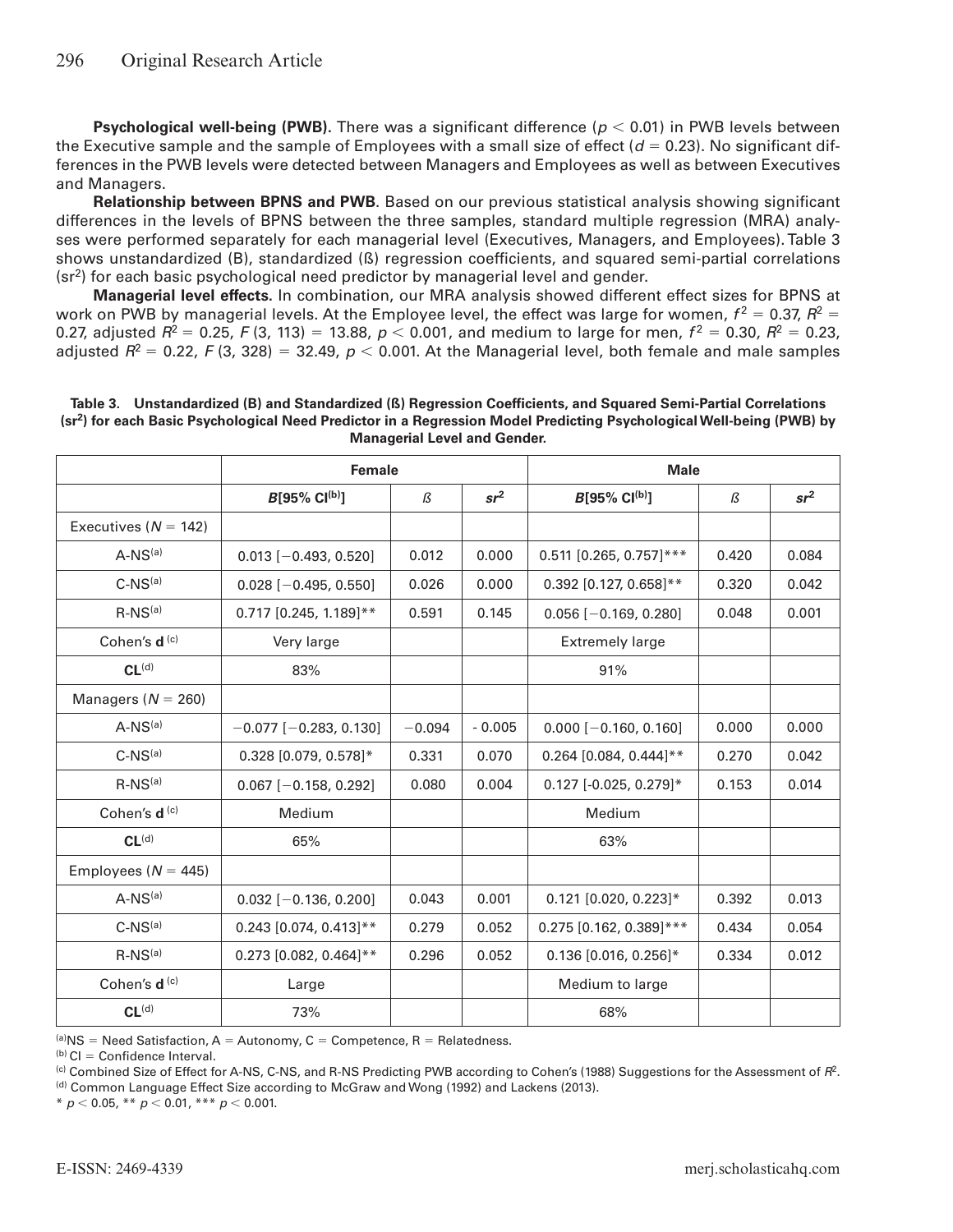showed medium effect sizes,  $f^2 = 0.13$ ,  $R^2 = 0.12$ , adjusted  $R^2 = 0.08$ ,  $F(3, 86) = 3.72$ ,  $p = 0.014$  for women and  $f^2 = 0.16$ ,  $R^2 = 0.14$ , adjusted  $R^2 = 0.13$ ,  $F(3, 170) = 9.21$ ,  $p < 0.001$  for men. The Executive sample's BPNS levels accounted for the strongest prediction levels of PWB, with a very large effect for women,  $f^2 =$ 1.06,  $R^2 = 0.51$ , adjusted  $R^2 = 0.50$ ,  $F(3, 98) = 34.58$ ,  $p < 0.001$  and extremely large effect for men,  $f^2 = 0.62$ ,  $R^2 = 0.38$ , adjusted  $R^2 = 0.34$ ,  $F(3, 40) = 8.32$ ,  $p < 0.001$ .

**Gender effects.** In our analysis, we detected significant differences in the relationship between BPNS at work and PWB between women and men.

**Executives.** Executive men's PWB was significantly driven by Autonomy,  $sr^2 = 8.4\%$ , and Competence,  $sr^2$  = 4.2% with Relatedness not showing a significant effect on their PWB. The combined prediction level of BPNS at work on executive men's level of PWB was extremely large. For female executives, the size of the BPNS' at work effect on their PWB was very large, with Relatedness accounting for a significant  $sr^2 = 14.5\%$ of PWB.

*Managers.* Competence showed the most significant predictive relationship with PWB in men and women explaining 4.2% of male managers' and 7% of female managers' variability in PWB. Men's Relatedness was significantly associated with their PWB at a prediction level of  $sr^2 = 1.4\%$  with no significant relationship between Relatedness and PWB for manager women. Autonomy did not have an effect on PWB for neither women nor men. In combination, BPNS at work had a medium effect on PWB for both women and men.

*Employees.* Competence was the strongest predictor of PWB explaining similar levels of variance in PWB, 5.2% for women and 5.4% for men. Relatedness was a significantly stronger predictor of PWB in women,  $sr^2 = 5.2\%$ , than in men,  $sr^2 = 1.2\%$ . In contrast, Autonomy accounted for a significant but smaller  $sr<sup>2</sup> = 1.3%$  of the variability of PWB in men with no significant prediction levels in women. The combined effect of BPNS at work on PWB was large for women and medium to large for men.

In summary, for males, Autonomy was the most powerful predictor of PWB for the Executive sample, while Competence showed the strongest relationship with PWB for both the Manager and Employee sample. For females, Relatedness was the only BPNS at work predictor of PWB in the Employee sample, only Competence showed a significant relationship with PWB in the Manager sample, and both Relatedness and Competence showed the same effect on PWB in the Employee sample. Autonomy did not have an effect on female's PWB in any of the three managerial levels of Executives, Managers, and Employees.

#### **5. DISCUSSION**

This comparative study investigated how senior executives' inner work life, as measured by their levels of BPNS at work, contributed to their PWB and compared this mechanism to other managerial levels. Within the framework of SDT, we examined the satisfaction levels of the basic psychological needs of autonomy, competence, and relatedness at work and their relationship with the level of PWB, as a measure for PWB, in three samples: executives, managers, and employees.

First, our results show significantly higher levels of BPNS at work in executives than in non-executive individuals. Specifically, executives seem to feel more competent and much more autonomous and related at work. However, this effect does not seem to translate into PWB differences to the same degree. Executives' PWB was not higher than managers' PWB and only marginally higher than employees' PWB. This finding seems to indicate that the work domain plays a more significant role for executives' PWB than for employees' PWB. BPNS from other life domains, for example family and friends, may contribute comparatively more to employees' PWB than to executives' PWB.

Second, our data show, what may be called a "career effect," when it comes to the impact of BPNS at work on PWB. The importance of work BPNS for PWB seems to drop, from large to medium, when individuals advance from the level of employee to manager with competence representing the main source of BPNS at work driving PWB. Initially, we assumed that this finding could be attributed to a diversification of life domains when people form families and have children in their late twenties and thirties. However, we could not detect a statistically significant difference in age between both samples. Neither had we asked for data on marital status nor the number of children to test further hypotheses. The effect is reversed when managers become executives with the relationship of BPNS at work and PWB strengthening to very and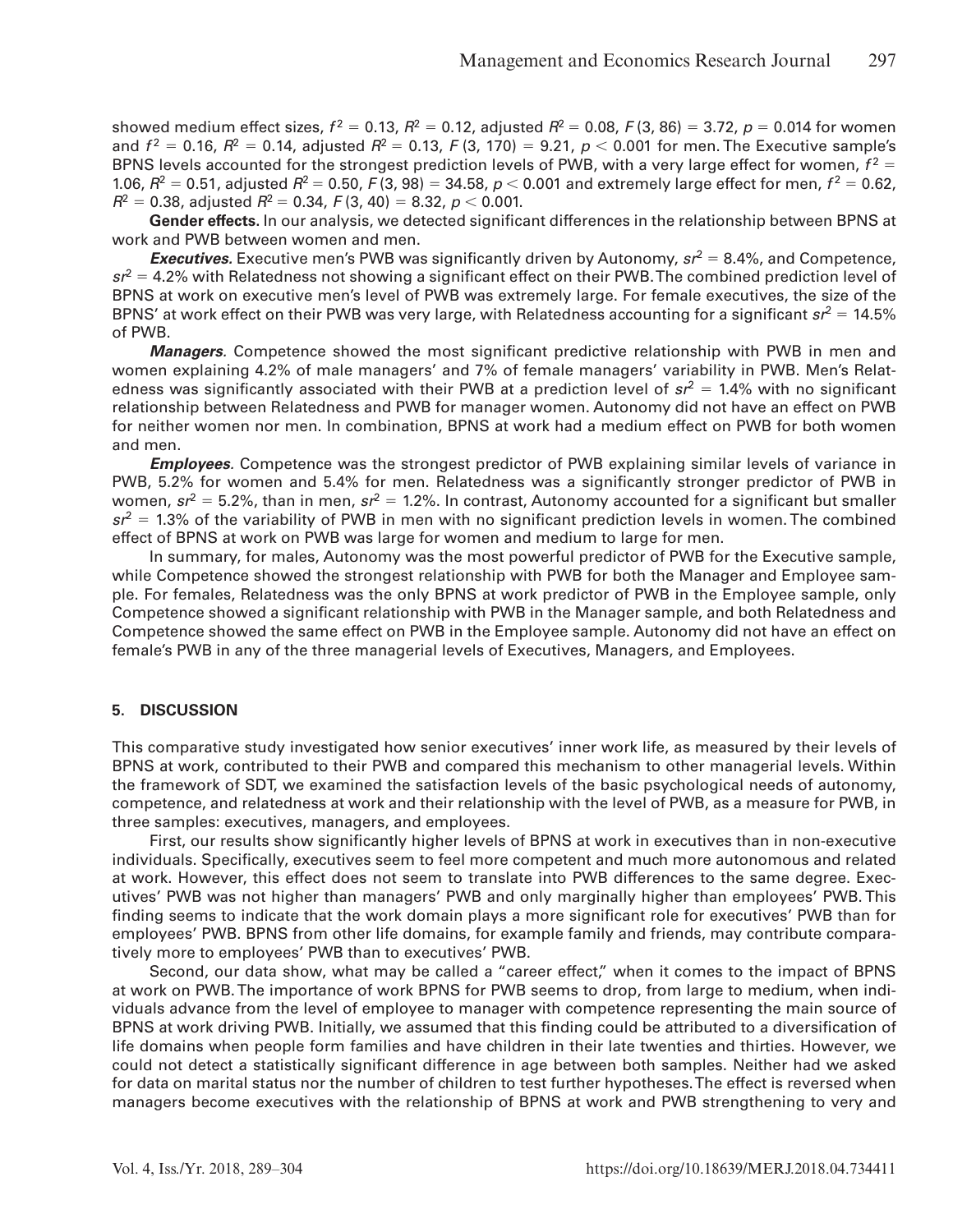extremely large effects well beyond the levels of employees. Feelings of autonomy were only detected as predictors of executives' PWB and did not play a role for the PWB of managers and employees.

Third, our results indicate differences between women and men at all managerial levels. Female employees showed perceived competence and relatedness at work as equally strong sources of PWB whereas male employees' PWB was strongly associated with perceived competence and, to a weaker extent, feelings of relatedness. This mechanism was reversed at managerial level with women's PWB exclusively and strongly driven by feeling competent. Manager men's PWB showed a strong relationship with perceived competence and, to a weaker extent, with perceived relatedness. At the executive level, men's PWB was very strongly driven by autonomy and, to a lesser extent, competence with feelings of relatedness not playing a role. Female executives showed the exact opposite effect with perceived relatedness extremely strongly impacting their PWB with autonomy and competence not showing any significant effect. Given that there were no gender or age differences in the levels of BPNS, our data cannot explain this effect.

In summary, our study identified significantly higher levels of BPNS at work and a much stronger relationship between BPNS at work and PWB in executives than in managers and employees. These effects did not translate into similar differences in PWB. Female executives were different in that relatedness was their only source of BPNS at work driving PWB. Male executives were the only participant group where perceived autonomy predicted PWB.

#### **5.1. Implications for Theory and Future Research**

This study advances the understanding of senior executives' PWB and contributes new perspectives on the debate over whether senior executives are different from non-executive individuals. To date, some literature has argued that senior executives' personality, for example as measured by the Myers–Briggs Type Inventors (MBTI), differs from other individuals' and could be used as an indicator of individual outcomes such as performance (Moutafi *et al*., 2007). Alternatively, Hambrick *et al*. (2005) suggest that senior executives do not differ by personality. Instead, they postulate that senior executives' work environments represent different challenges compared to non-executive workplaces impacting senior executive outcomes. Our findings show that the levels of BPNS at work and their association with PWB is significantly higher for senior executives compared to non-executive individuals. We draw on Person-Environment Fit Theory (PEF) (Caplan, 1987, Kristof, 1996, Kristof-Brown and Guay, 2011) integrating both schools of thought by proposing that the levels of senior executives' BPNS at work driving senior executives' PWB is based on both, personality as well as work environment factors. Future research should examine the impact of individual differences and workplace factors on senior executives' levels of BPNS at work.

Second, as the strong effect sizes of differences in the levels of BPNS at work between executives on the one hand and managers and employees on the other did not translate into similar effect sizes for difference in PWB, the PWB of managers and employees seems to have BPNS sources other than work. These sources may include BPNS from other life domains or additional basic psychological needs from work that have not been identified to date. Effects between life domains have been well documented, for example, by addressing "spillover" from job to private life and vice versa (Baumeister and Leary, 1995, Kahneman *et al*., 1999, Milyavskaya and Koestner, 2011). In addition, balanced BPNS across the different spheres of life has been shown to predict higher PWB (Milyavskaya *et al*., 2009). Future research could explore the relationship between senior executives' BPNS from multiple life domains and outcomes such as PWB to shed further light on social contextual factors impacting senior executive actions at work.

Third, SDT's tenant of universality proposes that there should be no difference by gender in the theoretical processes underlying BPNS or PWB, only in the perception of environmental cues (Ryan and Deci, 2000). A recent meta-examination of 27 studies in the field of physical exercise did not find any gender differences in motivational regulations (Guérin *et al*., 2012). Sapmaz *et al*. (2012) could not detect any difference by gender in the levels of BPNS and PWB in a sample of 192 university students. Our results support previous findings in the context of the theoretical framework of SDT as there were no differences in the levels of BPNS and PWB between female and male executives. However, only relatedness need satisfaction was a predictor of PWB for executive women compared to executive men whose PWB was strongly driven by the satisfaction levels of autonomy and, to a lesser extent, by competence. This finding extends senior executive research in the field of SDT as well as in the organizational sciences. Women have been found to place more emphasis on establishing sustainable, close relationships than men (Schwartz and Rubel, 2005).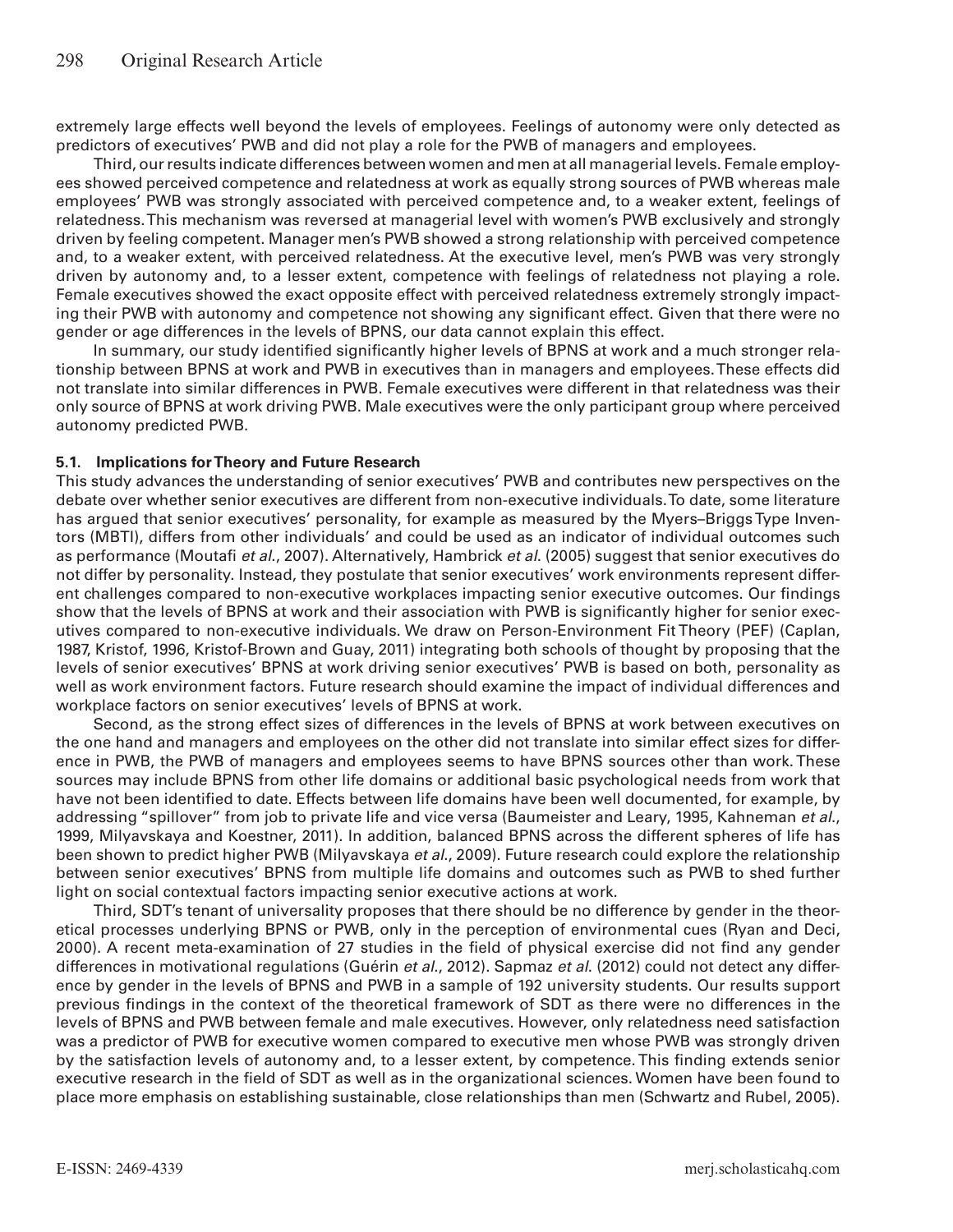At the same time, a study by Hewlett (2002) revealed that only 57% of senior executive women were married, 83% of senior executive men. Most of the senior executive women without children regretted not having any, whereas there was almost no disparity between the desire to have children and actually having them in male senior executives (Hewlett, 2002). Our findings could also be explained by a gender gap in job satisfaction due to work orientations (for review Zou, 2015). For example, job satisfaction literature outlines that women full-time employees derived significantly higher job satisfaction from human interaction than men full-timers (Zou, 2015). This effect could have been amplified by senior executives' work environmental factors such as stress, social isolation, or anger as outlined by Quick and Quick (2013). We hypothesize that the strong and only link between relatedness need satisfaction and PWB in female senior executives could be explained by (a) their desire to establish sustainable, close relationships, (b) a lack of partners and/or children in their private life, and (c) a resulting focus on relatedness cues from relationships at work. Organizational research may want to further investigate this phenomenon specific to senior executive women.

Fourth, our research seems to add a managerial level perspective to the relationship of BPNS and PWB in the context of organizations. Even though our data did not show differences of BPNS at work and PWB by age, there may be effects in the relationship between individuals and their life domains when people progress through their careers influencing the link between BPNS at work and PWB. Neither our data nor our review of literature could further explain this effect. Even though we do not suggest a linear relationship between BPNS and PWB and people's career paths, we propose future research to further explore these results.

Finally, our work supports SDT as a relevant theory for organizational research in the context of Gagné and Deci's framework (2005). SDT proposes that BPNS delivers the nutriments for optimal functioning including PWB. However, little SDT research, with the exception of Mueller and Lovell's work (2013a, 2015) has focused on senior executives. To the best of our knowledge, no SDT study has focused on potential differences between senior executives and other managerial levels. Our results provide the basis for a new stream of SDT research to advance the literature in the organizational sciences.

#### **5.2. Limitations of This Research**

There are limitations to this study. First, our investigation into the relationship between BPNS and PWB in senior executives does not constitute a validation of cause and effect. Even though SDT postulates BPNS at work as an antecedent of outcomes such as PWB across life domains (Ryan and Deci, 2000) as well as in the organizational context (Gagné and Deci, 2005), a reverse causal relationship between the two constructs could be possible. For example, it may be possible that people with higher PWB may derive more BPNS for autonomy, competence, and relatedness from the same organizational cues than individuals lower on PWB. Future research could use longitudinal or experimental design to examine causality. Second, we only collected a very limited amount of information from participants. For example, demographic data such as the level of education, firm size, location, marital status, or number of children could have effects that were not addressed by this study. The same is true for other theoretical constructs that have previously been shown to effect the relationship between BPNS and PWB, for example mood. Given the challenges of studying senior executives, future research may be expected to progress in comparatively smaller steps based on the limited scope for designs. Finally, our results may have been unduly impacted by common method bias. All data were self-reported and collected at the same time. Future studies may identify ways to include data from company's personnel records, study participants' managers, co-workers or subordinates as well as information collected at different times.

#### **5.3. Implications for Executive Development Programs**

Our current findings have practical implications for the field of HRD. There seems to be an increasing emphasis on the design and implementation of executive development programs in organizations (Humphreys, 2005, Novicevic *et al*., 2009, Harrell, 2016). Such HRD programs can make valuable contributions at the levels of (a) senior executives (b) organizations, and (c) society.

**Senior executives***.* At the individual level, HRD programs should make senior executives aware of the inner life dynamics between their job BPNS and PWB. Clinical inquiry suggests self-awareness as a powerful pathway to well-being (Boyatzis and McKee, 2005). At the same time, senior executives have been described as individuals with rather low levels of self-knowledge (Kets de Vries, 2009). How autonomous,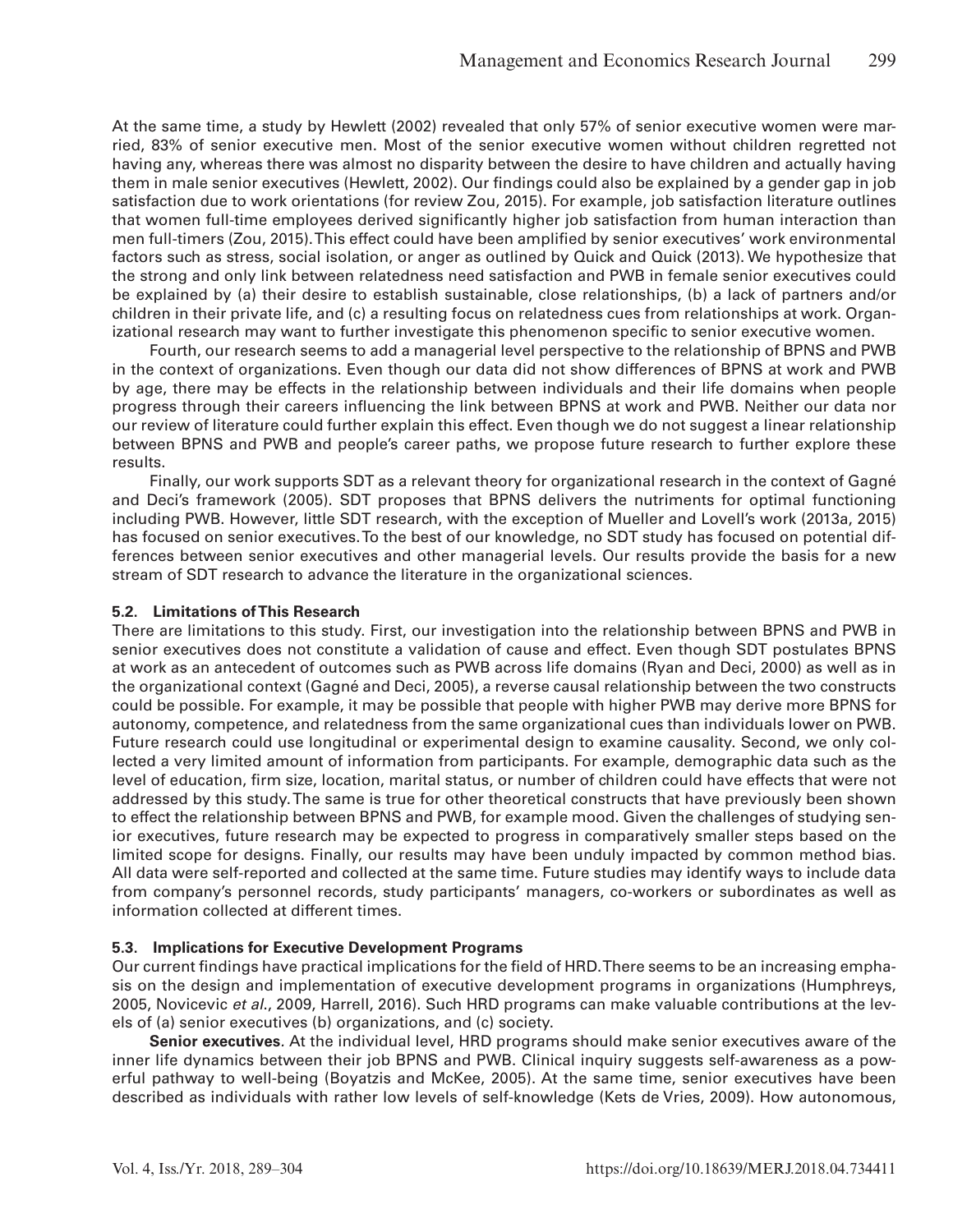competent, and related, senior executives feel at work could be applied as an HRD prevention and intervention tool for self-monitoring. In addition, executive development programs should enable senior executives in the creation of a "safety net" outside work by diversifying their sources of BPNS from other life domains, such as family and friends, just in case things go wrong at work. Given the strong relationship between senior executives' BPNS at work and their PWB, one can see how their mental health may suffer in a work environment of basic psychological need thwarting due to conflicts and dilemmas.

**Organizations***.* At the organizational level, HR functions have operational responsibility for establishing psychosocial risk surveillance systems and our findings support the claim of senior executives to be included into systematic monitoring, prevention, and intervention. Consistent with previous research we postulate the perspective of senior executives as "risk factors" (Mueller and Lovell, 2013b) and the use of BPNS at work and PWB as "risk management" tools for prevention and intervention in the context of senior executives' mental health.

Applying PWB as an indicator of mental health (Ryan and Frederick, 1997), our data support the hypothesis that executives have better mental health than employees but are no different from managers. This can be attributed to higher BPNS that executives derive from their workplace, statistically. However, given the potential impact of individual executive actions for themselves and others, executives' PWB deserves individual attention on a case-by-case basis beyond statistics. Ten (7%) of the 142 executives in our study had PWB scores that were more than 2 *SD* lower than the sample mean. Taking PWB as an indicator, each of the 10 participants could be red-flagged for further investigation as a potential threat to themselves and others.

At this point in time, corporate risk management focuses on financial risk management and potential physical and psychological hazards to employees. Given the high stakes associated with senior executives' actions, organizations should monitor senior executives' mental health, for example by using BPNS at work and PWB and include both aspects in their corporate policies and procedures, job content and design, and training and development for senior executives. Our research showed complementary BPNS at work profiles for female and male senior executives ("complementarity effect") which suggests different designs of corporate policies and procedures, job content and design, and training and development for senior executives by gender.

To date, there is a top-down approach to PWB at work in terms of what company management should do to care for its and employees. We suggest an additional HRD perspective related to senior executives' job environments. How can, for example, employees be trained to support senior executives in coping with the unique challenges of senior executive positions by contributing to senior executives' PWB through BPNS at work?

**Society***.* Individual senior executive decisions can affect everyone. Therefore, Quick and Quick (2013) promote senior executives' PWB as a public health aspect. As such, BPNS at work and PWB could be included in the legislation of occupational health and safety regulations, for example OSHA-EU, as a preventive measure. In addition to the public health perspective, regulation on corporate governance could be amended by a regular "fit and proper" test of senior executives' PWB, possibly based on SDT and its BPNS approach, as a further prevention tool against corporate scandals and wrongdoings.

#### **5.4. Practical Example**

The below questions show how our findings could translate into a module of an executive development program by specifically addressing BPNS at work:

#### *1. Which key BPNS supporting elements of your work environment would you like to keep?*

These elements could be considered the anchors of a senior executive's PWB at work that should under all circumstances remain in place.

#### *2. Which key BPNS destroying elements of your work environment would you like to change?*

Once the elements have been identified, they provide an agenda for the senior executive and the organization to change for an increase in BPNS at work and, in turn PWB, by eliminating these factors.

#### *3. Which elements currently not present in your work environment would further support your BPNS at work?*

By adding these new factors or circumstances to a senior executive's environment, the BPNS at work and, in turn, PWB will be increased.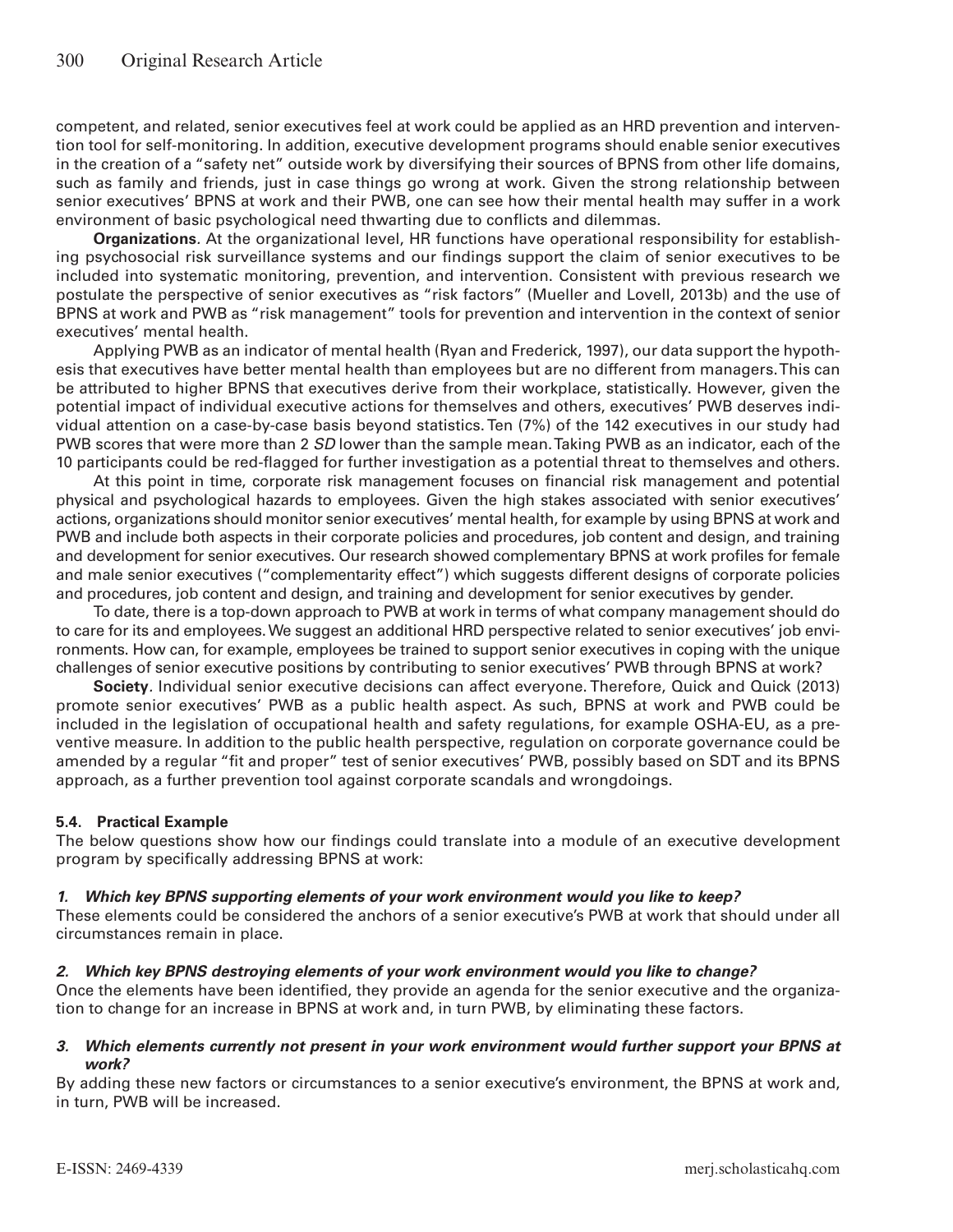#### *4. Which elements currently not present in your work environment should be avoided under all circumstances?*

Every moment we open our eyes, the world is different that also applies to organizations. The earlier question provides insights into what elements of job environments should be avoided for a senior executive's BPNS at work and, in turn, PWB not to deteriorate.

#### **6. CONCLUSION**

This research provides insights into the relationship between senior executives' BPNS at work and their PWB comparing the results to other managerial levels. Our findings show higher BPNS at work in senior executives compared to managers and employees translating into moderate differences in higher senior executives' PWB compared to employees. Future research could examine the causal relationship between BPNS at work and PWB and further investigate effects of gender, career, and multiple life domains as contributions to how HRD programs can support the well-being of senior executives, their organizations, and society.

#### **References**

Adie JW, Duda JL, Ntoumanis N. 2012. Perceived coach-autonomy support, basic need satisfaction and the well- and illbeing of elite youth soccer players: a longitudinal investigation. Psychology of Sport and Exercise 13: 51-59.

Amabile TM, Kramer SJ. 2007. Inner work life. Harvard Business Review May: 72-83.

Ashkanasy NM, Jordan P. 2008. A multilevel view of leadership and emotion. In Affect and Emotion, New Directions in Management Theory and Research, Humphrey RH (ed). Information Age Publishing: Charlotte, NC; 17-39.

- Bassi M, Bacher G, Negri L, Delle Fave A. 2013. The contribution of job happiness and job meaning to the well-being of workers from thriving and failing companies. Applied Research in Quality of Life 8(4): 427-448.
- Baumeister RF. 2003. Ego depletion and self-regulation failure: a resource model of self-control. Alcoholism: Clinical and Experimental Research 27(2): 281-284.
- Baumeister RF, Bushman BJ, Campbell WK. 2000. Self-esteem, narcissism, and aggression: does violence result from low self-esteem or from threatened egotism? Current Directions in Psychological Science 9(1): 26-29.
- Baumeister RF, DeWall CN, Ciarocco NJ, Twenge JM. 2005. Social exclusion impairs self-regulation. Journal of Personality and Social Psychology 88(4): 589-604.
- Baumeister RF, Leary MR. 1995. The need to belong: desire for interpersonal attachment as a fundamental human motivation. Psychological Bulletin 117(3): 497-529.
- Baumeister RF, Vohs KD, Tice DM. 2007. The strength model of self-control. Current Directions in Psychological Science 16(6): 351-355.
- Bostic TJ, Rubio DM, Hood M. 2000. A validation of the subjective vitality scale using structural equation modeling. Social Indicators Research 52: 313-324.
- Boyatzis R, McKee A. 2005. Resonant Leadership. Harvard Business School Press: Boston, MA.
- Cameron KS. 2007. Forgiveness in organizations. In Positive Organizational Behavior, Nelson DL, Cooper CL (eds). Sage: Thousand Oaks, CA; 129-134.
- Caplan RD. 1987. Person-environment fit theory and organizations: commensurate dimensions, time perspectives, and mechanisms. Journal of Vocational Behavior 31: 248-267.
- Cohen J. 1988. Statistical power analysis for the behavioral sciences. Erlbaum: Hillsdale, NJ.
- Conti JA, O'Neil M. 2007. Studying power: qualitative methods and the global elite. Qualitative Research 7(1): 63-82.
- Cooper CL, Marshall J. 1978. Sources of managerial and white collar stress. In Stress at Work, Cooper CL, Payne R (eds). John Wiley, & Sons: Chichester.
- Coutu DL. 2004. Putting leaders on the couch. Havard Business Review 82(1): 64-68.
- Deci EL. 1971. Effects of externally mediated rewards on intrinsic motivation. Journal of Personality and Social Psychology 18: 105-115.
- Deci EL. 1975. Intrinsic Motivation. Plenum: New York.
- Deci EL, Olafson AH, Ryan RM. 2017. Self-determination theory in work organizations: the state of a science. Annual Review of Organizational Psychology and Organizational Behavior 4: 19-43.
- Deci EL, Ryan RM. 1980a. The empirical exploration of intrinsic motivational processes. In Advance in Experimental Social Psychology, Berkowitz L (ed). Academic: New York; 13: 39-80.
- Deci EL, Ryan RM. 1980b. Self-determination theory: the iteration of psychophysiology and motivation? Psychophysiology 17(3): 321.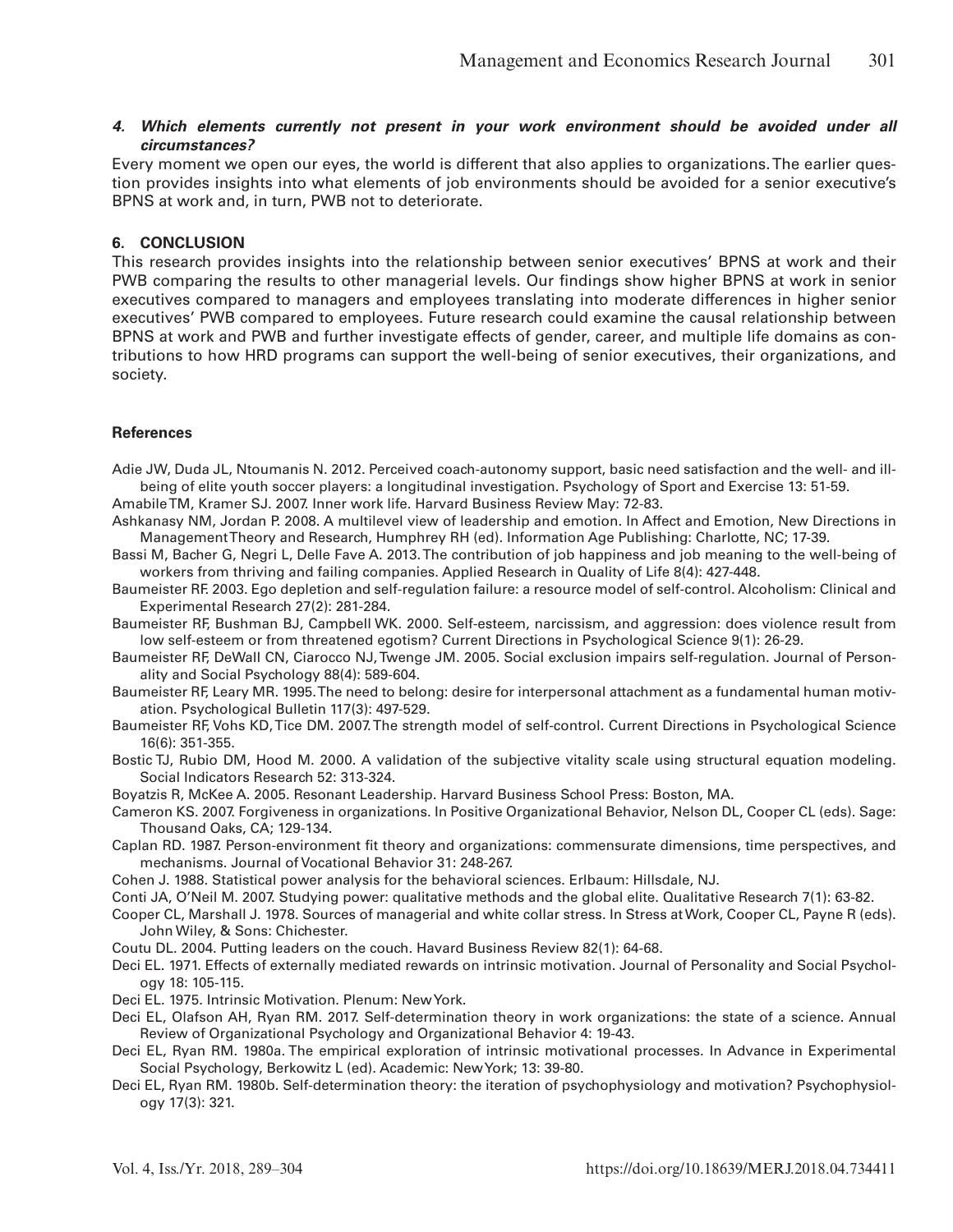Deci EL, Ryan RM. 1985. Intrinsic Motivation and Self-Determination in Human Behavior. Plenum: New York.

- Deci EL, Ryan RM. 1991. A motivational approach to self: integration in personality. In Nebraska Symposium on Motivation: Perspectives on Motivation, Dienstbier R (ed). University of Nebraska: Lincoln, NE; 38: 237-288.
- Deci EL, Ryan RM. 2000. The "what" and "why" of goal pursuits: human needs and the self-determination of behavior. Psychological Inquiry 11(4): 227.
- Deci EL, Ryan RM. 2008a. Facilitating optimal motivation and psychological well-being across life's domains. Canadian Psychology 49(1): 14-23.
- Deci EL, Ryan RM. 2008b. Self-determination theory: a macrotheory of human motivation development, and health. Canadian Psychology 49(3): 182-185.
- Deci EL, Ryan RM (eds). 2012. Motivation, personality, and development within embedded social contexts: an overview of self-determination theory. In Oxford Handbook of Human Motivation. Oxford University Press: Oxford; 85-110.
- Deci EL, Ryan RM, Gagné M, Leone DR, Usunov J, et al. 2001. Need satisfaction, motivation, and well-being in the work organizations of a former Eastern Bloc country. Personality and Social Psychology Review 27: 930-942.
- Diener E. 1984. Subjective well-being. Psychological Bulletin 95(3): 542-575.
- Dollard MF, Bailey TS. 2013. Australian Workplace Barometer: Psychological Safety Climate and Working Conditions in Australia. Australian Federation Press: Alexandria (NSW), Australia.
- Easterby-Smith M, Thorpe R, Jackson PR. 2008. Management Research. Sage Publications: Thousand Oaks, CA.
- EU-OSHA. 2012. European survey of enterprises on new and emerging risks. (ESENER): drivers and barriers of psychosocial risk management, 9-16. Available at: https://osha.europa.eu/de/tools-and-publications/publications/reports/ drivers-barriers-psychosocial-risk-management-esener
- Fernet C, Austin S. 2014. Self-determination and job stress. In The Oxford Handbook of Work Engagement, Motivation and Self-Determination Theory, Gagné M (ed). Oxford University Press: Oxford; 231-244.
- Fernet C, Austin S, Trépanier SG, Dussault M. 2013. How do job characteristics contribute to burnout? Exploring the distinct mediating roles of perceived autonomy, competence, and relatedness. European Journal of Work and Organizational Psychology 22: 123-137.
- Field A. 2009. Discovering Statistics using SPSS. Sage Publications: London.
- Fortune. 2013. C-suite suicides: when exec life becomes a nightmare.
- Gagné M, Deci EL. 2005. Self-determination theory and work motivation. Journal of Organizational Behavior 26: 331-362.
- Gillet N, Fouquereau E, Forest J, Brunault P, Colombat P. 2012. The impact of organizational factors on psychological needs and their relations with well-being. Journal of Business and Psychology 27(4): 437-450.
- Guérin E, Bales E, Sweet S, Fortier M. 2012. A meta-analysis of the influence of gender on self-determination theory's motivational regulations for physical activity. Canadian Psychology 53(4): 291-300.
- Hall GB, Dollard MF, Coward J. 2010. Psychosocial safety climate: development of the PSC-12. International Journal of Stress Management 17(4): 353-383.
- Hambrick DC, Finkelstein S, Mooney AC. 2005. Executives sometimes lose it, just like the rest of us. Academy of Management Review 30(3): 503-508.
- Hambrick DC, Mason PA. 1984. Upper echelons: the organization as a reflection of its top managers. Academy of Management Review 9(2): 193-206.
- Harrell E. 2016. Succession planning: what the research says. Harvard Business Review 94: 12.
- Hewlett SA. 2002. Executive women and the myth of having it all. Harvard Business Review 80: 66-73.
- Humphreys J. 2005. Developing the big picture. MIT Sloan Review 47(1): 96.
- Huta V, Ryan RM. 2010. Pursuing pleasure or virtue: the differential and overlapping well-being benefits of hedonic and eudaimonic motives. Journal of Happiness Studies 11(6): 735-762.
- ILO. 2016. Psychosocial risks and work related stress. Available at: http://www.ilo.org/safework/areasofwork/workplacehealth-promotion-and-well-being/WCMS\_108557/lang--en/index.htm
- Kahneman D, Diener E, Schwartz N (eds). 1999. Well-being: The Foundations of Hedonic Psychology. Russell Sage Foundation: New York.
- Kasser VG, Ryan RM. 1999. The relation of psychological needs for autonomy and relatedness to vitality, well-being, and mortality in a nursing home. Journal of Applied Social Psychology 29(5): 935-954.
- Kets De Vries MFR. 2007a. Executive complexes. Organizational Dynamics 36(4): 377-391.
- Kets De Vries MFR. 2007b. Money, money, money. Organizational Dynamics 36(3): 231-243.
- Kets de Vries MFR. 2009. Sex, Money, Happiness, and Death: The Quest for Authenticity. Palgrave Macmillan: Hampshire. Kets De Vries MFR. 2010. The many colors of success: what do executives want out of life? Organizational Dynamics 39(1): 1-12.
- Kets de Vries MFR. 2014a. Coaching the toxic leader: four pathologies that can hobble an executive and bring misery to the workplace – and what to do about them. Harvard Business Review 92(4): 100-109.
- Kets de Vries MFR. 2014b. The psycho-path to disaster: coping with SOB executives. Organizational Dynamics 43(1): 17-26.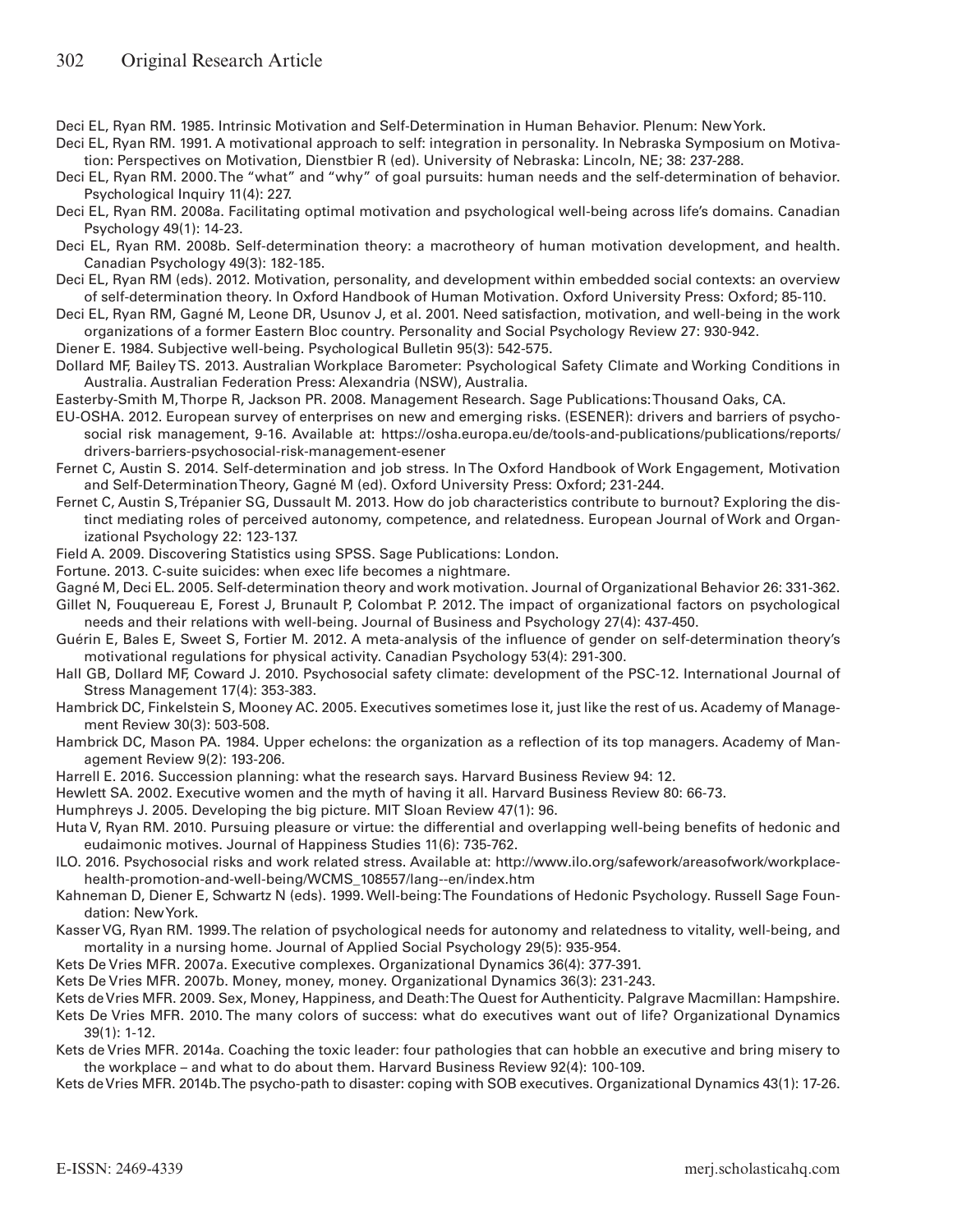- Kets De Vries MFR, Florent-Treacy E. 2002. Global leadership from A to Z: creating high commitment organizations. Organizational Dynamics 30(4): 295-309.
- Kets De Vries MFR, Korotov K. 2005. The future of an Illusion: in search of the new European business leader. Organizational Dynamics 34(3): 218-230.
- Kristof AL. 1996. Person–organization fit: an integrative review of its conceptualizations, measurement, and implications. Personnel Psychology 49: 1-49.
- Kristof-Brown AL, Guay RP. 2011. Person–environment fit. In APA Handbook of Industrial and Organizational Psychology, Zedeck S (ed). APA: Washington, DC; 3-50.
- Lackens D. 2013. Calculating and reporting effect sizes to facilitate cumulative science: a practical primer for t-tests and ANOVAs. Frontiers in Psychology 4: 863.
- Levinson H. 1964/1985. Executive Stress. New American Library: New York.
- Levinson H. 1990. When executives burn out. Harvard Business Review 68(2): 69-69.
- Levinson H. 1991. Management by whose objectives. Harvard Business Review 69(2): 176-176.
- Levinson H. 2006. Harry Levinson on the psychology of leadership. Boston, Harvard Business Review.
- Loehr J, Schwartz T. 2003. The Power of Full Engagement. Free Press: New York.
- Lynch JJ. 2000. A Cry Unheard: the Medical Consequences of Loneliness. Bancroft Press: Baltimore, MD.
- McGraw KO, Wong SP. 1992. A common language effect size statistic. Psychological Bulletin 111(2): 361-365.
- Mills MJ, Grotto AR. 2017. Who can have it all and how?: an empirical examination of gender and work-life considerations among senior executives. Gender in Management: An International Journal 32(2): 82-97.
- Milyavskaya M, Gingras I, Mageau GA, Koestner R, Gagnon H, et al. 2009. Balance across contexts: importance of balanced need satisfaction across various life domains. Personality and Social Psychology Bulletin 35(8): 1031-1045.
- Milyavskaya M, Koestner R. 2011. Psychological needs, motivation, and well-being: a test of Self-Determination Theory across multiple domains. Personality and Individual Differences 50: 387-391.
- Moutafi J, Furnham A, Crump J. 2007. Is managerial level related to personality? British Journal of Management 18(3): 272-280.
- Mueller M, Lovell G. 2013a. Relatedness need satisfaction in senior executives. European Journal of Business and Social Sciences 2(7): 105-135.
- Mueller M, Lovell G. 2013b. Senior executives as risk factors. In Connoisseur Strategies for Global Business Management, Babu MG, Vani G, Panchanatham N (eds). Archers and Elevators Publishing House: Bangalore; 43-49.
- Mueller M, Lovell G. 2015. Theoretical constituents of relatedness need satisfaction in senior executives. Human Resource Development Quarterly 26(2): 209-229.
- Nix GA, Ryan RM, Manly JB, Deci EL. 1999. Revitalization through self-regulation: the effects of autonomous and controlled motivation on happiness and vitality. Journal of Experimental Social Psychology 35: 266-284.
- Novicevic MM, Heames JT, Paolillo JGP, Buckley MR. 2009. Executive development: history lessons learnt from Barnard. Leadership Quarterly 20(2): 155-161.
- Odendahl T, Shaw AM. 2002. Interviewing Elites. Sage Publications: Thousand Oaks, CA.
- Passmore DL. 1997. Ways of seeing: disciplinary bases of research in HRD. In Human Resource Development Research Handbook: Linking Research and Practice, Swanson RA, Holton EF (eds). Berrett-Koehler: San Francisco, CA; 179-186.
- Quick JC, Mack DA, Gavin JH, Cooper CL, Quick JD. 2004. Executives: engines for positive stress. In Research into Occupational Stress and Well-being, Perrewé PL, Ganster DC (eds). Elsevier: New York; 359-405.
- Quick JC, Quick JD. 2013. Executive well-being. In The Oxford Handbook of Happiness, David SA, Boniwell I, Conley Ayers A (eds). Oxford University Press: Oxford; 798-810.
- Quick JC, Wright TA, Adkins JA, Nelson DL, Quick JD. 2013. Preventive Stress Management in Organizations. American Psychological Association: Washington DC.
- Reuters. 2013. Corporate suicides highlight stresses at the top. Available at: https://www.reuters.com/article/uscorporatestress/corporate-suicides-highlight-stresses-at-the-top-idUSBRE97R0W320130828
- Ryan RM, Bernstein JH, Brown KW. 2010. Weekends, work and well-being: psychological need satisfactions and day of the week effects on mood, vitality, and physical symptoms. Journal of Social and Clinical Psychology 29(1): 95-122.
- Ryan RM, Deci EL. 2000. Self-determination theory and the facilitation of intrinsic motivation, social development, and well-being. American Psychologist 55(1): 68-78.
- Ryan RM, Deci EL. 2001. On happiness and human potentials: a review of research on hedonic and eudaimonic wellbeing. Annual Review of Psychology 52: 141-166.
- Ryan RM, Frederick C. 1997. On energy, personality, and health: subjective vitality as a dynamic reflection of well-being. Journal of Personality 65(3): 529-565.
- SafeWorkAustralia. 2012. The Australian workplace barometer: report on psychosocial safety climate and worker health in Australia.